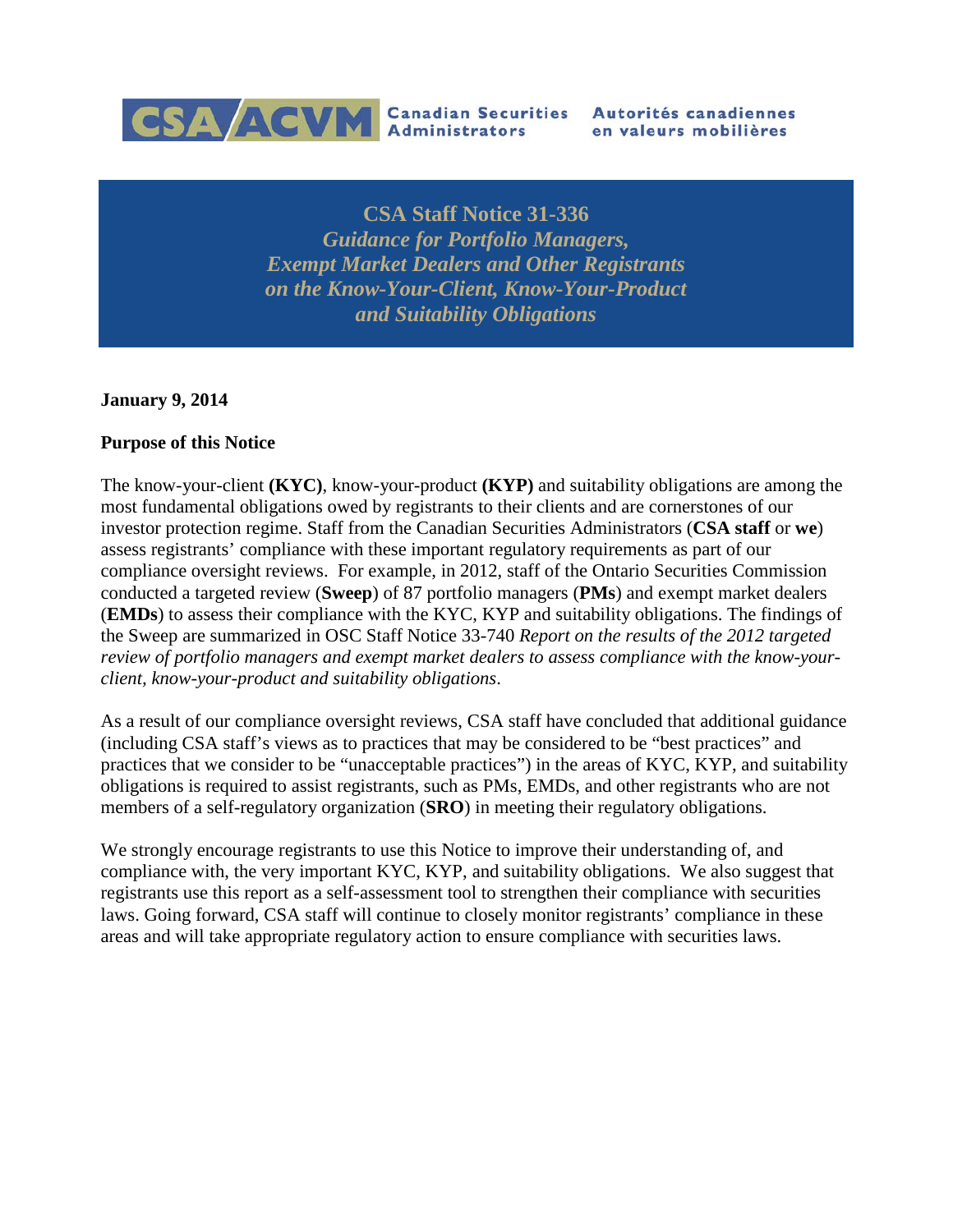# **Top line highlights of the Notice**

- **KYC, KYP and suitability obligations are among the most fundamental obligations owed by registrants to their clients, and are cornerstones of our investor protection regime.** The CSA has repeatedly recognised that these requirements are basic obligations of a registrant, and a course of conduct by a registrant involving a failure to comply with them is an extremely serious matter.
- **We expect registrants to comply not only with the letter of the securities law requirements themselves, but also with the spirit of the requirements.** We expect market participants to conduct themselves in a manner that is consistent with the principles of securities regulation. This requires market participants to respect not just the letter of the law, but also the spirit of the law.
- **KYC, KYP and suitability obligations are extensions of each registrant's general duty to deal fairly, honestly and in good faith with its clients.** In Quebec, this duty is framed as the registrant's duty to deal fairly, honestly, loyally and in good faith with its clients.
- **A meaningful suitability assessment is required.** Assessing suitability is more than a mechanical fact-finding or "tick the box" exercise. It requires meaningful dialogue with the client to obtain a solid understanding of the client's investment needs and objectives, and to explain how a proposed investment strategy is suitable for the client in light of the client's investment needs and objectives.
- **Failure to adequately know your client may lead to a distribution of securities by an issuer or dealer in breach of a prospectus exemption which is a serious breach of securities law.** An illegal distribution may also provide an investor with a continuing right of action for rescission or damages against the issuer or dealer for non-delivery of a prospectus.
- **Adequate documentation of the suitability process (including KYC) is critical to ensuring that a registrant is meeting its securities law obligations.**

# **What's in the Notice?**

In addition to providing guidance, this Notice briefly summarises the applicable securities law requirements relating to KYC, KYP, and suitability for registrants. It also sets out selected requirements and guidance for KYC, KYP, and suitability requirements for dealer members of the Investment Industry Regulatory Organization of Canada (**IIROC**) and the Mutual Fund Dealers Association of Canada (**MFDA**). Although these requirements are not applicable to registrants who are not members of an SRO, they may provide helpful guidance to registrants in their determination of how to meet their KYC, KYP, and suitability obligations under securities law.

In this Notice, we will generally refer to registrants who are under the direct oversight of the CSA as registrants. Unless the context otherwise requires, a reference to registrants includes both registered firms and their registered individuals.

The guidance provided represents our expectations of registrants. While the best practices set out in this report are intended to present acceptable methods registrants can use to meet their KYC, KYP, and suitability obligations, they are not the only acceptable methods. Registrants may use alternative methods, provided those methods adequately demonstrate that registrants have met their KYC, KYP and suitability obligations.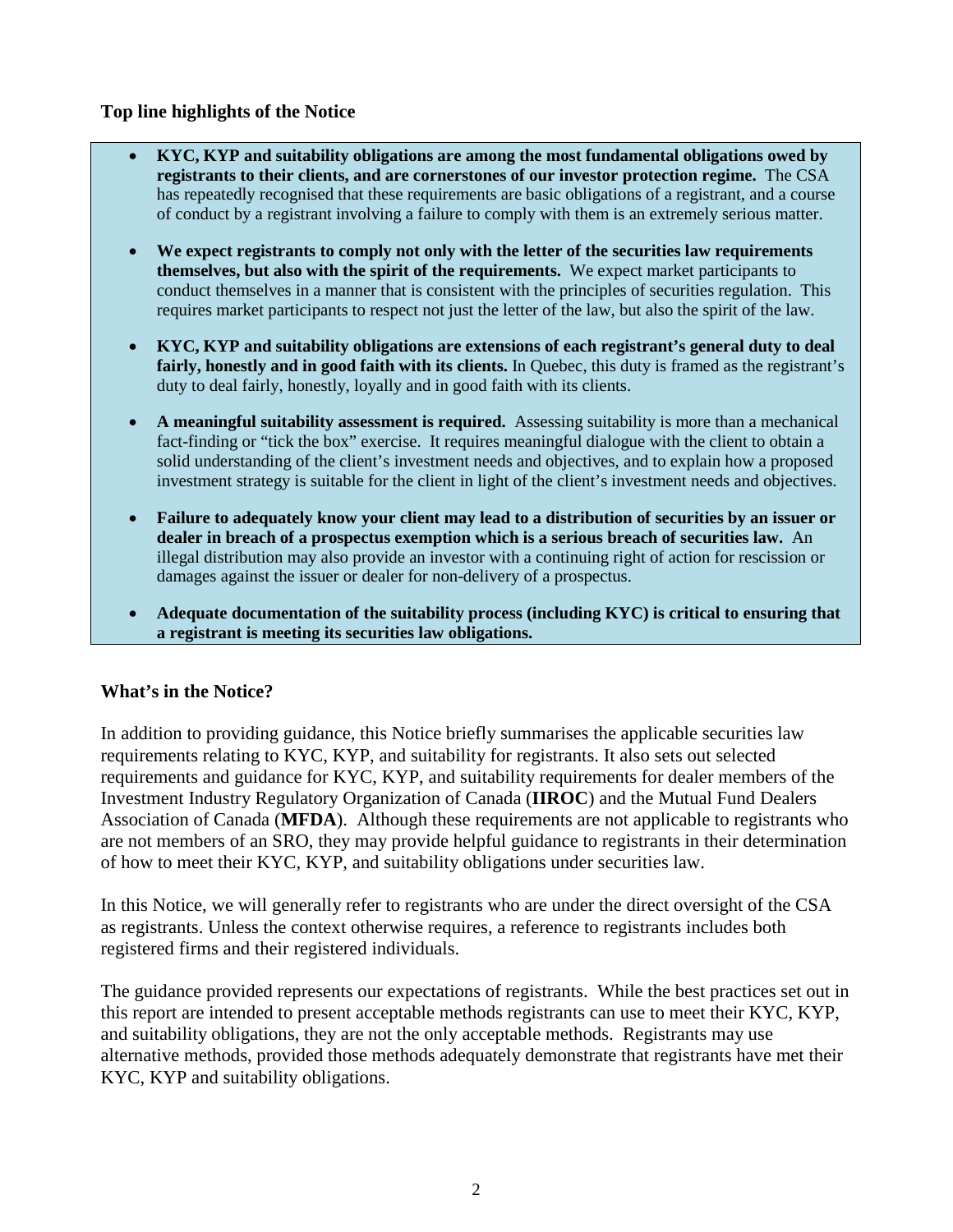# **Outline of this Notice**

The following is an outline of this Notice:

- Purpose of this Notice
- Importance of the KYC, KYP, and suitability obligations
- The KYC obligation
	- o What is the basic KYC obligation?
	- o What KYC information is required?
	- o When does the KYC obligation apply?
- KYC guidance
	- o How often should registrants update KYC information?
	- o Signing and dating of KYC information by clients and registrants
	- o What processes should registrants use to determine whether investors are Accredited Investors (**AIs**)?
	- o How should registrants collect and document KYC information?
- What is the basic KYP obligation?
- KYP guidance
	- o What are the key areas to consider in assessing KYP?
	- o Additional areas to consider when dealing with prospectus-exempt securities
	- o Reliance on third-party analysis and reports
	- o CSA Staff Notice 33-315 *Suitability Obligations and Know-Your-Product*
- What is the basic suitability obligation?
- Suitability guidance
	- o Why is the suitability analysis so important?
	- o How should a registrant demonstrate compliance with the suitability assessment?
	- o How is the client-directed trade instruction appropriately used?

## **Importance of the KYC, KYP, and suitability obligations**

Securities laws impose a general duty on registrants to deal fairly, honestly and in good faith with clients. Part 13 of National Instrument 31-103 *Registration Requirements, Exemptions and Ongoing Registrant Obligations* (**NI 31-103**) sets out the principal KYC, KYP, and suitability obligations for registrants. These obligations work together. The KYC, KYP and suitability obligations are an extension of the duty to deal fairly. In turn, the suitability obligation requires a registrant to *know* the client, *know* the product that is the subject of the proposed recommendation or client order, and to form an opinion as to whether the product is suitable in light of the client's investment needs and objectives.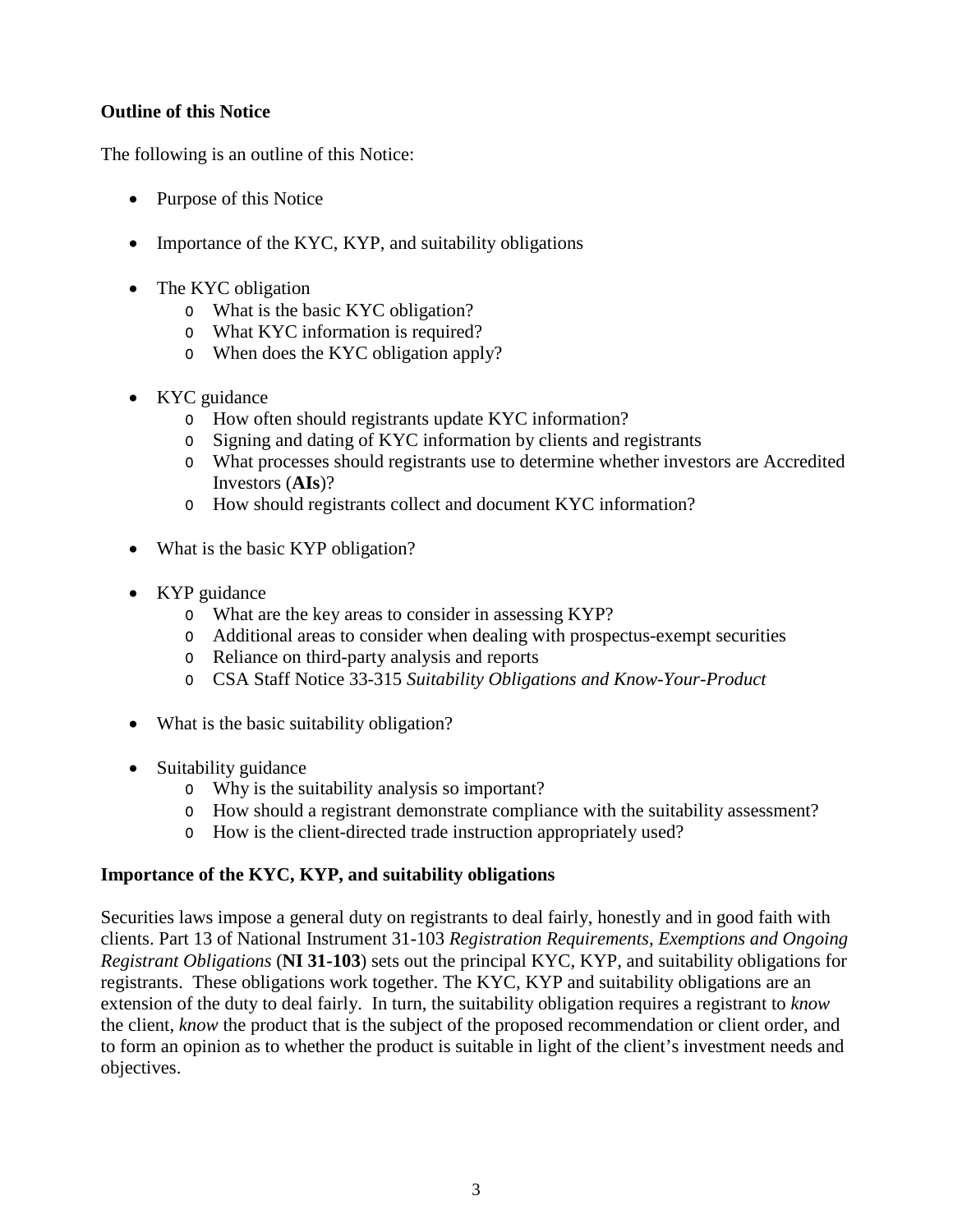Certain KYC and suitability obligations in NI 31-103 do not apply to firms that are members of a SRO and their representatives if they comply with corresponding SRO requirements. However, a failure to comply with SRO requirements by SRO dealer members may also be a breach of securities law.

CSA staff is committed to taking appropriate regulatory action where we identify significant compliance issues in these areas and the following are examples of some recent decisions which highlight the importance of a registrant's KYC, KYP and suitability obligations:

- Recent Court decisions (including *Sawh v. Ontario Securities Commission*, 2013 ONSC 4018 and *Ridel v. Cassin*, 2013 ONSC 2279),
- Recent decisions of the Ontario Securities Commission (including *Re Trapeze Asset Management Inc.* (2012) 35 O.S.C.B. 4322, and *Re Sawh and Trkulja* 34 O.S.C.B. 1059 (Director), 35 O.S.C.B. 7431 at 164 (Commission))*,*
- Recent decision of the Bureau de décision et de révision (Autorité des marchés financiers c. Solutions monétaires Monarc inc. et Karina Stevens et Paul Hauck, 2012-046-001), and the withdrawal of their rights (news release of l'Autorité des marchés financiers on October 17, 2013),
- Recent decisions of, and reviews by, IIROC and the MFDA focusing on their members' compliance with KYC, KYP, and suitability obligations,

As a result of the importance of these obligations, we will continue to focus compliance reviews on issues relating to KYC, KYP, and suitability.

## **The KYC obligation**

# **What is the basic KYC obligation?**

## *NI 31-103*

Section 13.2 of NI 31-103, among other things, requires registrants (including dealer members of IIROC and the MFDA) to take reasonable steps to establish the identity of a client, and to ensure that they have sufficient information to meet their suitability obligation.

Section 13.2 of the Companion Policy to NI 31-103 (**CP 31-103**) explains why securities law imposes a KYC obligation on registrants:

Registrants act as gatekeepers of the integrity of the capital markets. They should not, by act or omission, facilitate conduct that brings the market into disrepute. As part of their gatekeeper role, registrants are required to establish the identity of, and conduct due diligence on, their clients under the [KYC] obligation… KYC information forms the basis for determining whether trades in securities are suitable for investors. This helps protect the client, the registrant and the integrity of the capital markets. The KYC obligation requires registrants to take reasonable steps to obtain and periodically update information about their clients.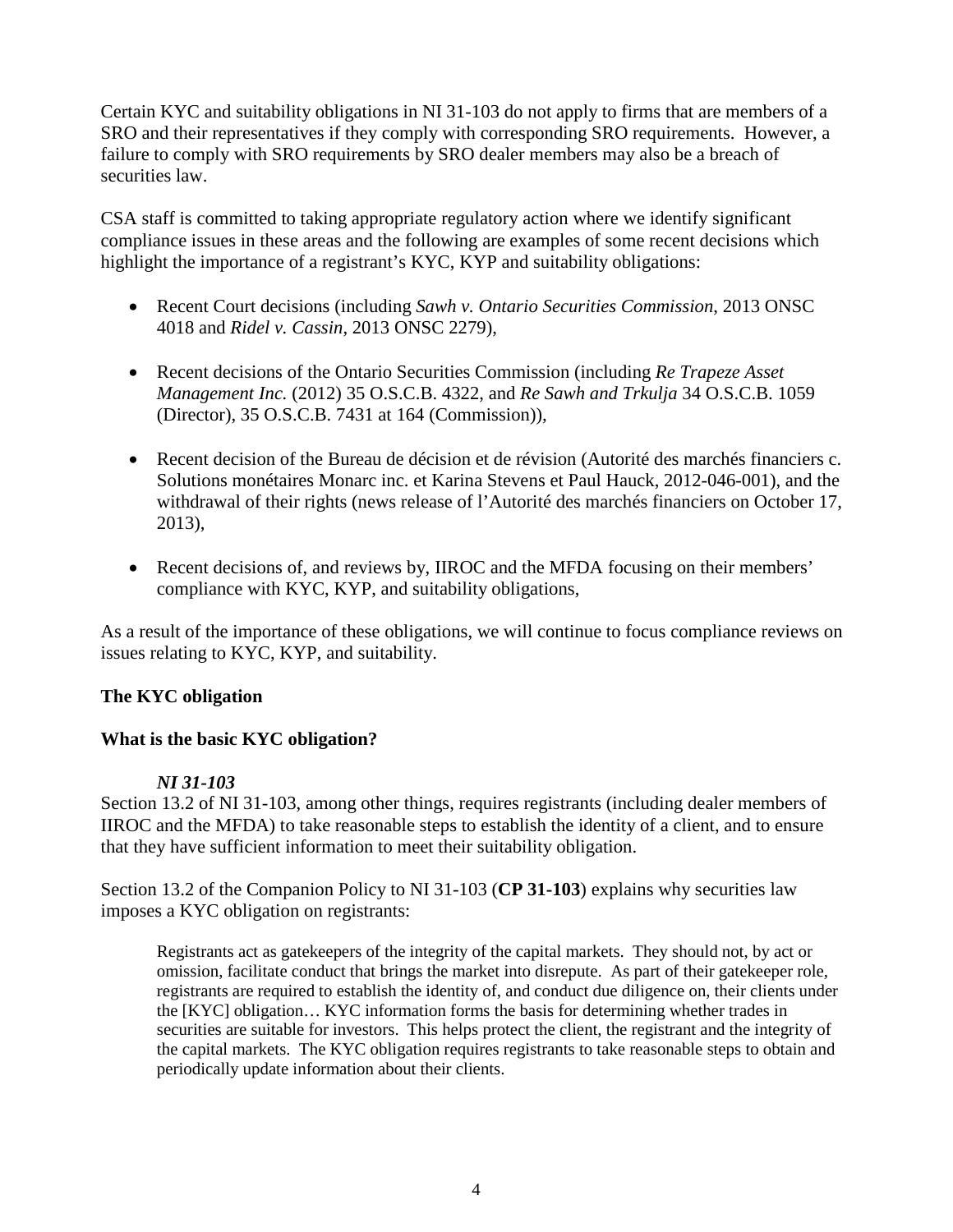# *SRO rules*

The KYC requirements in NI 31-103 also apply to SRO dealer members. Supplemental KYC requirements for SRO dealer members are set out in:

- IIROC Rule 1300 *Supervision of Accounts* (**IIROC Rule 1300**),
- IIROC Rules Notice Guidance Note 12-0109 *Know your client and suitability – Guidance* dated March 26, 2012 (**IIROC Notice 12-0109**),
- Section 2.2.1 of MFDA Rules,
- MFDA Policy No. 2 *Minimum Standards for Account Supervision* **(MFDA Policy No. 2)**, and
- MFDA Staff Notice 0069 *Suitability* (**MFDA Notice 0069**).

IIROC Notice 12-0109 says the following about the suitability requirements:

Dealer Members and Registered Representatives are reminded that compliance with the suitability requirements is fundamental to compliance with general business conduct standards and is essential to good business practice. The suitability requirement is also complementary to the fundamental obligation under securities legislation for all Dealer Members and their representatives to deal fairly, honestly and in good faith with clients.

# **What KYC information is required?**

# *NI 31-103*

To meet their suitability obligation, registrants (including dealer members of IIROC and the MFDA) must take reasonable steps to ensure that they have sufficient information about their client's:

- investment needs and objectives (including the client's time horizon for their investments),
- financial circumstances (including net worth, income, current investment holdings, and employment status), and
- risk tolerance for various types of securities and investment portfolios (taking into account the client's investment knowledge) (collectively, **investment needs and objectives**).

The extent of KYC information a registrant needs to determine suitability of a trade will depend on the:

- client's circumstances,
- type of security,
- client's relationship to the registrant, and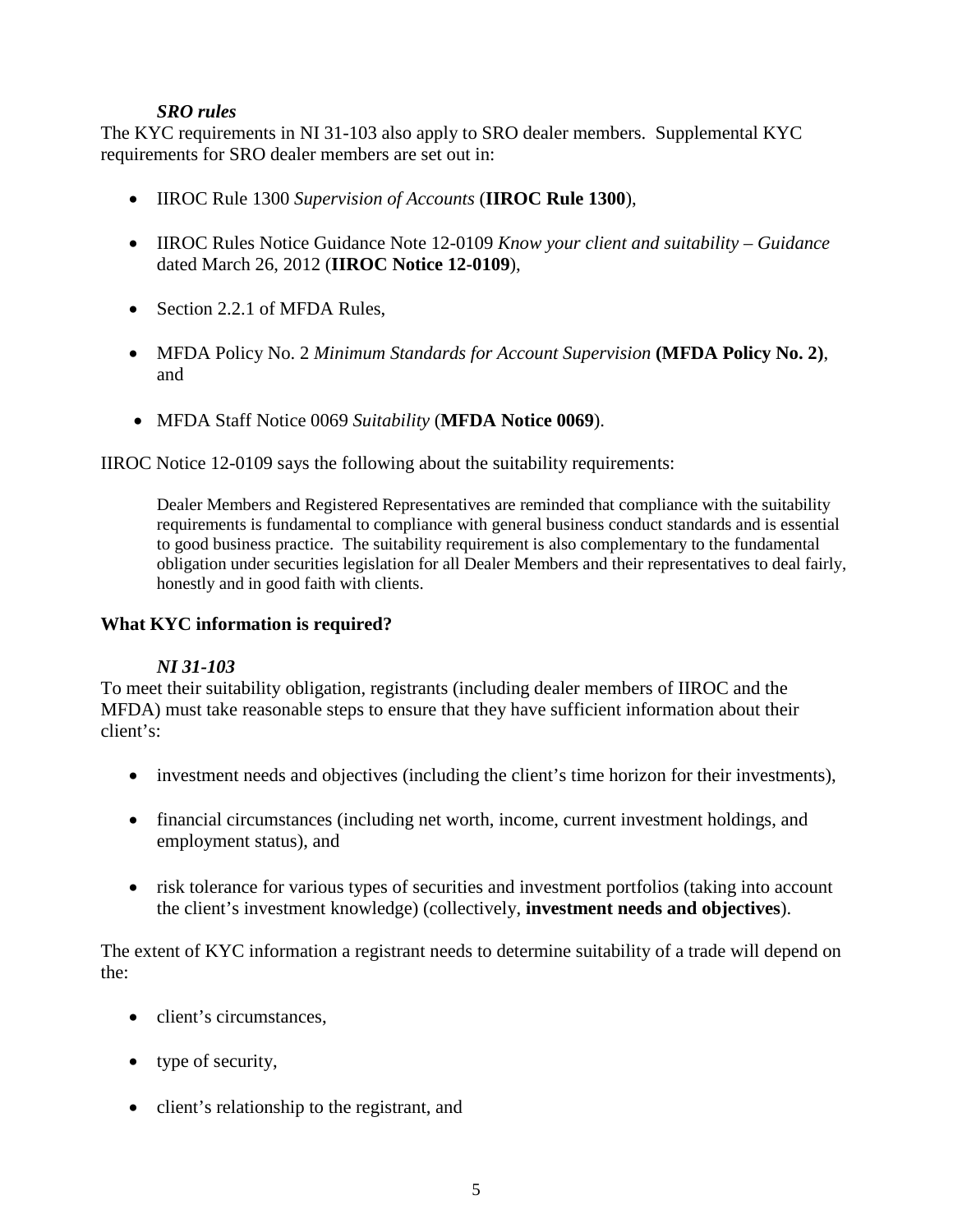• registrant's business model.

## *Accredited Investors and Permitted Clients*

If a registrant proposes to make a trade in reliance on the prospectus exemption for AIs in National Instrument 45-106 *Prospectus and Registration Requirements* (**NI 45-106**), the registrant must determine whether the client is an AI. For additional guidance in this area, see the Companion Policy to NI 45-106.

A person distributing or trading securities in reliance on a prospectus exemption is responsible for determining whether the exemption is available. A person may rely on factual representations by a purchaser, provided that the person has no reasonable grounds to believe the representations are false. A registrant's obligation to determine that a prospectus exemption is available is supplemented and informed by the registrant's obligation to "know" the client. Accordingly, the obligation to determine whether (and how) a client satisfies the AI definition will generally be higher on registrants than an issuer or other sellers that are not in the business of trading securities. Factual representations, such as a representation in a subscription agreement that the client is an AI, will generally not, by themselves, in CSA staff's view, be sufficient for a registrant to satisfy its KYC obligation. Similarly, if a registrant is relying on subsections 13.2(6) and 13.3(4) of NI 31- 103 which allow a permitted client to waive certain KYC and suitability requirements, the registrant must collect adequate information to determine that the client is a permitted client. It is not sufficient to simply rely on the client's initialling or checking off the box in the permitted client certificate/attestation form.

## *SRO rules*

IIROC recently amended its suitability requirements to require each Dealer Member, when making a recommendation to a client or accepting an order from a client (and also where certain other triggering events occur) to use due diligence to ensure that the suitability assessment is made considering the overall account portfolio. See IIROC Rule 1300 and MFDA Policy No. 2 (which is similar).

Although the SRO rules in some cases use additional terms, such as "time horizon" or "portfolio composition" that are not explicitly used in NI 31-103, we take the view that these factors are subsumed within the broader terms used in subsection 13.2 of NI 31-103. For example, a registrant cannot meaningfully determine a client's investment needs and objectives, financial circumstances, or risk tolerance without understanding the client's time horizon or current investment portfolio composition.

IIROC Notice 12-0109 set out a useful discussion on a registrant's assessment of a client's investment objectives versus a client's risk tolerance. The notice states:

… the client's investment objectives and risk tolerance are two separate but related factors; each factor must be assessed based on the clients' financial and personal circumstances and must be reasonable in light of those circumstances… For example, designating an 80% high risk tolerance for an elderly client may be unreasonable if the client has a modest net worth and has opened the account to invest a substantial portion of her net worth. On the other hand, the 80% high risk tolerance may not be unreasonable if the elderly client has a substantial net worth and opens an account to invest a small fraction of her net worth.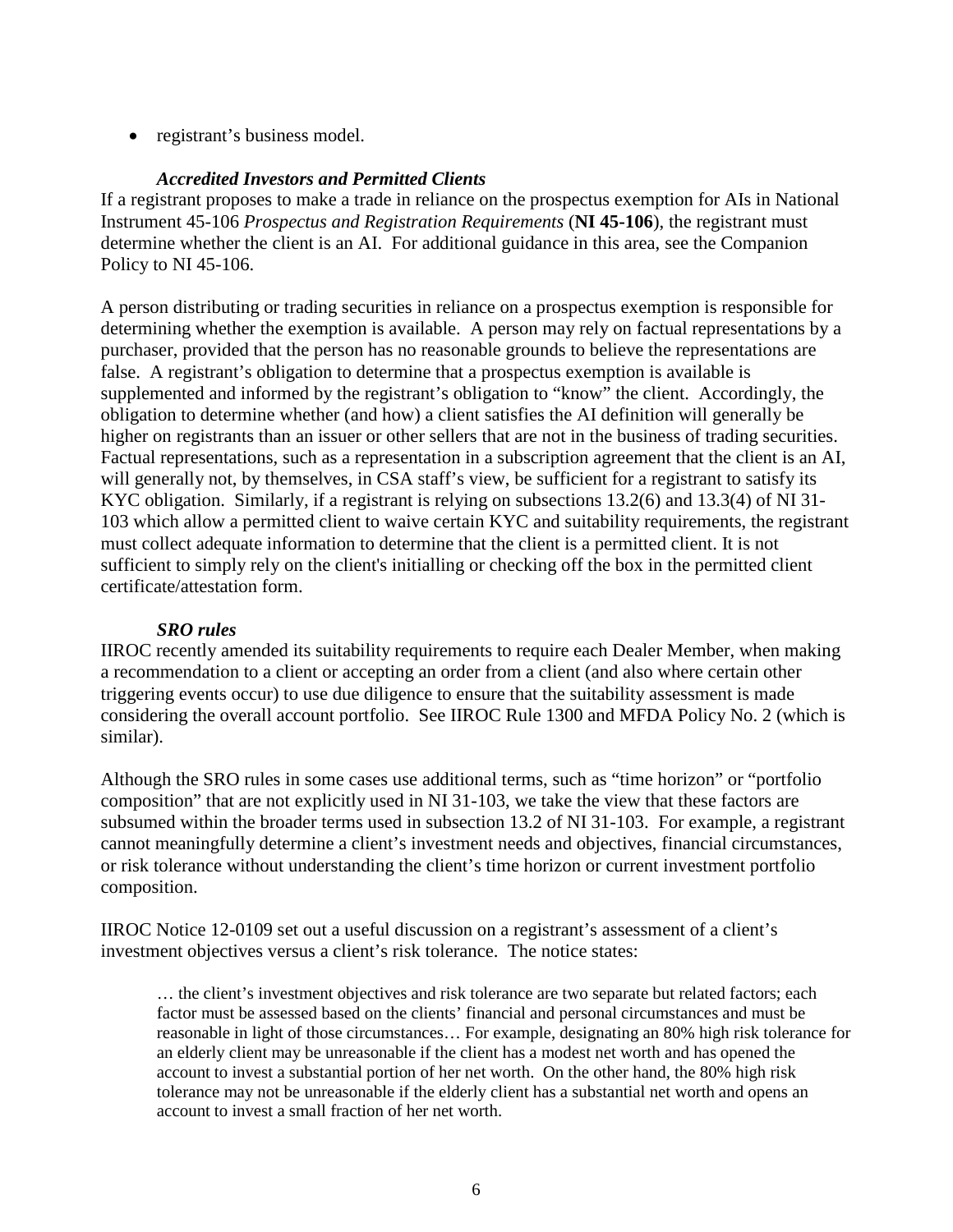MFDA Notice 0069 provides guidance to its dealer members on how to establish a suitability framework to ensure compliance with their obligations. The notice also provides guidance on KYC information and how to maintain accurate and complete KYC information.

# **When does the KYC obligation apply?**

# *NI 31-103*

A registrant must have current KYC information whenever a suitability determination is required. A registrant (other than a dealer member of IIROC or the MFDA, which is subject to the requirements set out in the next section) is required in section 13.3 of NI 31-103 to make a suitability determination before a registrant

- makes a recommendation to or accepts an instruction from a client to buy or sell a security, or
- purchases or sells a security for a client's managed account.

In addition, registrants are required in subsection 13.2(4) to make reasonable efforts to keep their clients' KYC information current. We consider information to be current if it is sufficiently up-todate to support a suitability determination.

# *SRO rules*

Under SRO rules, a suitability determination is generally required when:

- accepting an order from a client,
- recommending to the client the purchase, sale, exchange, or holding of a security,
- securities are received into the client's account by way of deposit or transfer,
- there is a change in the registered representative or portfolio manager responsible for the account, or
- there is a material change in the client's life circumstances or objectives that has resulted in revisions to the client's KYC information as maintained by the dealer member.

# **KYC guidance**

# *1. How often should registrants update KYC information?*

A registrant is required to obtain current KYC information about a client's investment needs and objectives whenever a suitability determination is required. Some registrants ask their clients to advise them when their KYC information changes. However, we expect registrants to be proactive in ensuring that KYC information is kept up-to-date. We expect PMs (and EMDs that have an ongoing relationship with their clients – see below for further information) to update KYC information at least annually and more often if there is a material change in a client's circumstances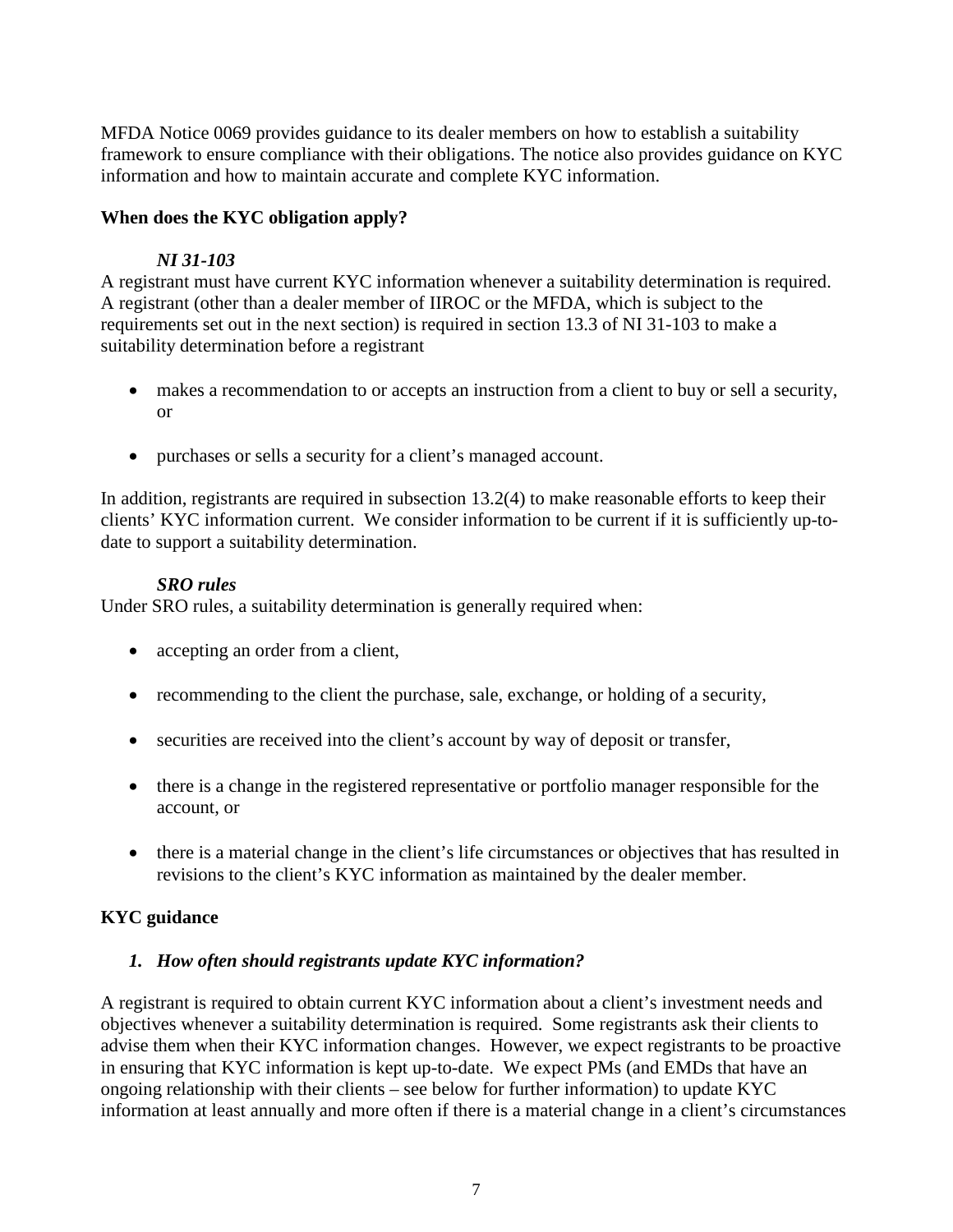(for example, marriage, divorce, birth of a child, loss or change in employment), or investment needs or objectives. Without adequate and timely KYC information, registrants cannot meet their suitability obligation to clients.

# *EMDs*

An EMD may have a transactional relationship or an ongoing relationship with a client depending on the particular facts and circumstances. An example of a transactional relationship is a situation where the EMD's relationship with the client is limited to a specific private placement transaction, neither the EMD nor a related issuer of the EMD holds (directly or indirectly) client assets or securities, the EMD is not paid a trailer fee or similar ongoing compensation in relation to the client's ownership of a security, and there is no expectation on the part of the client that the EMD will continue to provide services to the client after the completion of the transaction. In contrast, if any of these factors are present, or if the EMD is also registered in another category of registration such as PM, the EMD may be viewed as having an ongoing relationship with the client. Similarly, if an EMD acts for a client in a series of transactions, we would consider that the EMD has an ongoing relationship with the client. In the case of an EMD or other registrant that is not an SRO member with an ongoing relationship with a client, we recommend that they implement policies and procedures that reflect the SRO concept of "trigger events" as a best practice.

# *PMs*

We think that a PM's suitability obligation in the context of a managed account is a continuing obligation to ensure that the investment strategy determined by the PM remains suitable for the client. Accordingly, we think that it would be prudent business practice for a PM with discretionary trading authority over a client's account to follow the SRO criteria relating to KYC "trigger events" (set out briefly below) in order to ensure that the investment strategy determined by the PM remains suitable for the client.

# *SRO rules*

Both IIROC Rule 2500 *Minimum Standards for Retail Customer Account Supervision* and MFDA Rule 2.2.4 *Updating Client Information* have similar requirements that their dealer members must update KYC information when there is a material change in client information, such as a change in investment objectives, financial situation or risk tolerance. In addition, MFDA Rule 2.2.4 requires dealer members to (a) send a written request at least annually to each client asking the client to notify the dealer member if there are any material changes to the client's circumstances, and (b) update the client information accordingly.

As well, IIROC Notice 12-0109 provides that account information must be updated any time there is a material change in a client's circumstances such as marriage, divorce, birth of a child, loss of or change in employment, etc. The notice states that this requirement can be met by periodically asking each client about material changes in their circumstances, asking about material changes when meeting with the client to review his/her portfolio, otherwise corresponding with the client to discuss account related matters, or by annually contacting the client to verify the accuracy of account information.

# *2. Signing and dating of KYC information by clients and registrants*

Although NI 31-103 does not expressly require the signing and dating of KYC information by clients and registrants, we recommend that registrants implement policies and procedures to ensure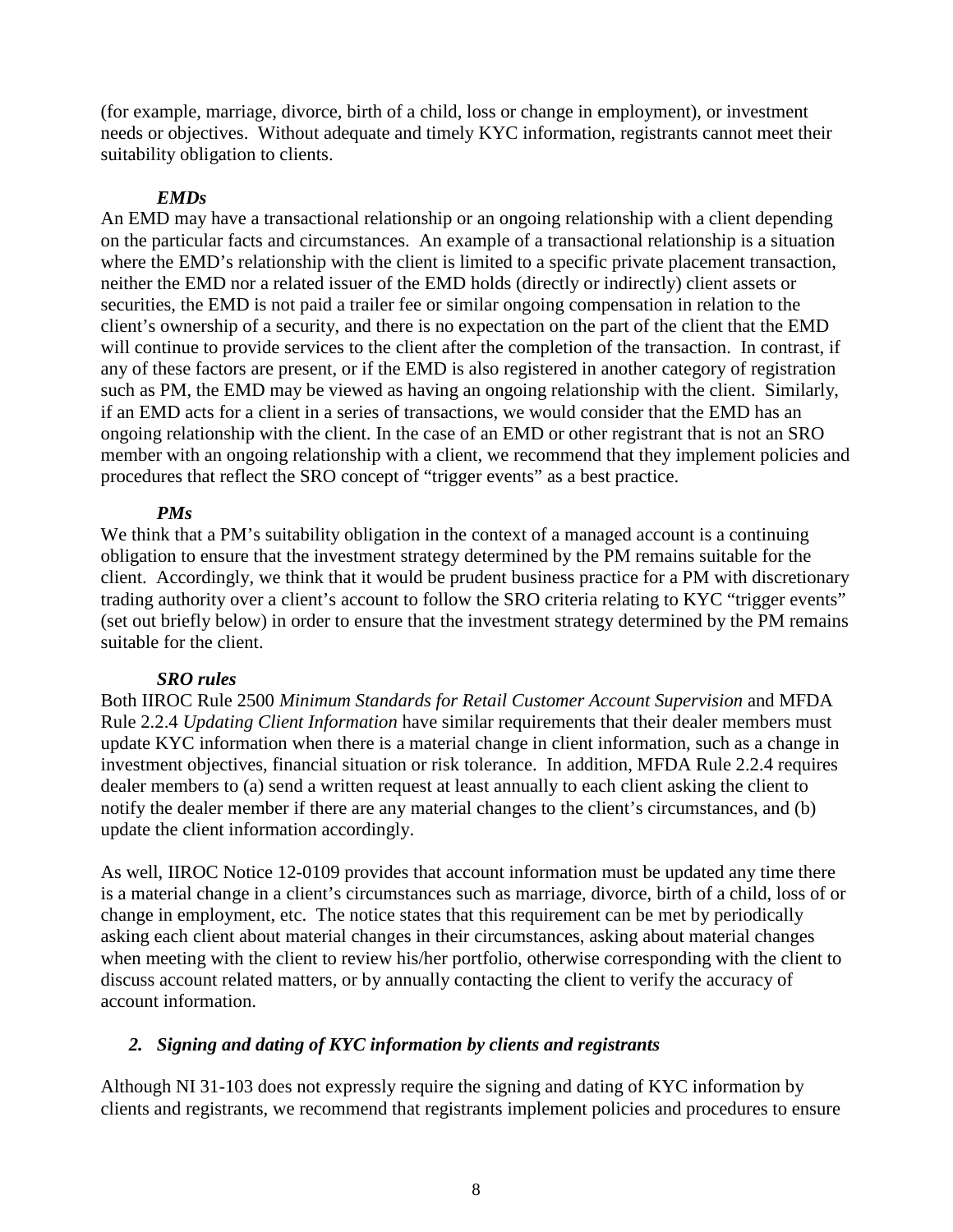that both the client and the registrant that reviewed the KYC information with the client sign and date the information. Both the client and registrant should also sign and date amendments to KYC information, whether done as addendums to the original information, or as "fresh" KYC information. Signing and dating KYC information:

- assists with demonstrating compliance with securities law requirements,
- assists with providing evidence that the client confirmed that the information provided was accurate and that the information was discussed with the registrant, and
- may protect the registrant in the event a client later claims that an investment was unsuitable.

# *3. What processes should registrants use to determine whether investors are AIs?*

NI 45-106 requires all registrants selling securities under an exemption to ensure that adequate processes are in place to determine whether the exemption is available. If a registrant is relying on the AI exemption, the registrant must ensure that the client meets the criteria in the AI definition.

In our compliance reviews, we identified some EMDs that had sold exempt securities to non-AIs without adequate processes in place to assess whether the investors were AIs, or whether other prospectus exemptions were available. In *Sawh and Trkulja* (*Re Sawh and Trkulja* (2012), 35 O.S.C.B. 7431, at 7454, para. 183, *affirmed* 2013 ONSC 4018 (Div. Ct.)), the Ontario Securities Commission said:

The fact that an investor declared himself to be an accredited investor does not absolve a registrant of the responsibility to take adequate steps in the circumstances to ascertain that the investor meets the criteria to be accredited based on his or her financial circumstances.

As well, some KYC forms used by these EMDs were not designed to allow the EMD to determine whether the client met the AI definition. In addition, some of the information contained in the socalled "AI certificate" was inconsistent with the client's KYC form.

If a client does not satisfy the definition of AI or fall within another exemption, the distribution is a serious breach of securities law. It is also important to note that EMDs are limited to dealing with clients who are eligible to purchase securities under a prospectus exemption. Accordingly, if the client does not meet the requirements of the prospectus exemptions, then the EMD is acting outside of its registration category contrary to securities law.

# **Suggested practices for registrants that distribute securities in reliance on a prospectus exemption**

Registrants should ensure that they have adequate policies and procedures in place to ensure compliance with the conditions of the exemption. Registrants should:

• **Develop a KYC form that has sufficient information about the client to allow the registrant to determine if the client meets the requirement of the prospectus exemptions.** Thresholds used in the KYC form should be consistent with the minimum income and asset thresholds in the AI or eligible investor definition contained in NI 45-106.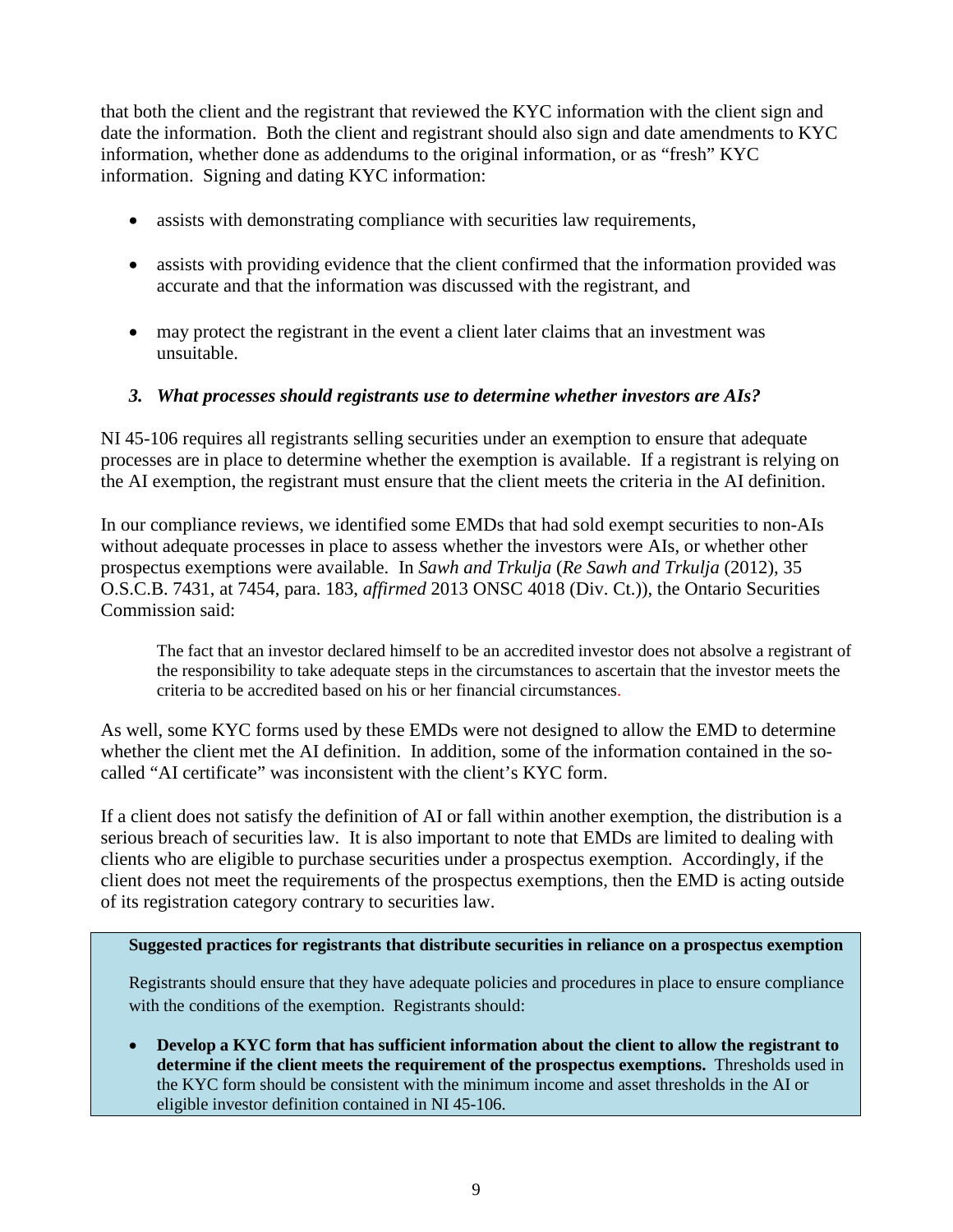- **Tailor or develop a separate KYC form for clients that are corporations, partnerships, trusts or other entities, and not individuals, to support reliance on the exemption.** For example, if the registrant is relying on paragraph (t) of the AI definition in NI 45-106 *[an entity that is owned by persons who are AIs]*, the registrant must collect and document adequate information about the owners of the entity to support reliance on the exemption.
- **Understand the different categories of investor that make up the definition of AI or eligible investor and the conditions contained in these categories**. Registrants should pay specific attention to the differences between the definitions of "assets" and "financial assets" (which exclude an investor's personal residence or other real estate) and the requirement that financial assets be net of any related liabilities.
- **Obtain a breakdown of financial assets and net assets of the client** to ensure that the information collected accurately reflects the client's financial circumstances and to assist the registrant in assessing the availability of the prospectus exemptions and the suitability of any investment made.
- **Make further inquiries about the client's financial circumstances** in situations where there is a reasonable doubt about the accuracy of information given by the client or the validity of the client's claim to be an AI or eligible investor. Document the inquiries in the client's file.
- **Establish policies and procedures and provide training to dealing and advising representatives** to ensure they fully understand the prospectus exemptions and that exempt securities may only be distributed to investors who meet the requirement of the prospectus exemptions.

#### **Unacceptable practices**

Registrants should not:

- **Rely solely on the investor's representation in an AI certificate, Resident Exemption Form or Eligible Investor Questionnaire without obtaining KYC information from clients to independently assess reliance on the exemption.** Also, it is not appropriate to rely on inferences based on the registrant's knowledge of a client (example, job title, type of car, or location of residence) to assess whether a client is able to rely on an exemption.
- **Assume that another person (whether another registrant that has previously dealt with a client or another individual within a registrant firm that is dealing with a client) has complied with the KYC obligation or the obligation to determine that the client is eligible to purchase securities on a prospectus-exempt basis.** Each registrant dealing with a client has an obligation to comply with these obligations or to confirm that the registrant firm has properly conducted and documented this determination.
- **Process prospectus-exempt trades without complete and adequate KYC information to support reliance on the exemption.**

# *4. How should registrants collect and document KYC information?*

In our compliance reviews, we continue to identify issues related to inadequate collection and documentation of KYC information. Registrants did not ensure that KYC forms were fully completed for all clients. As well, many registrants did not have a process in place to update KYC forms.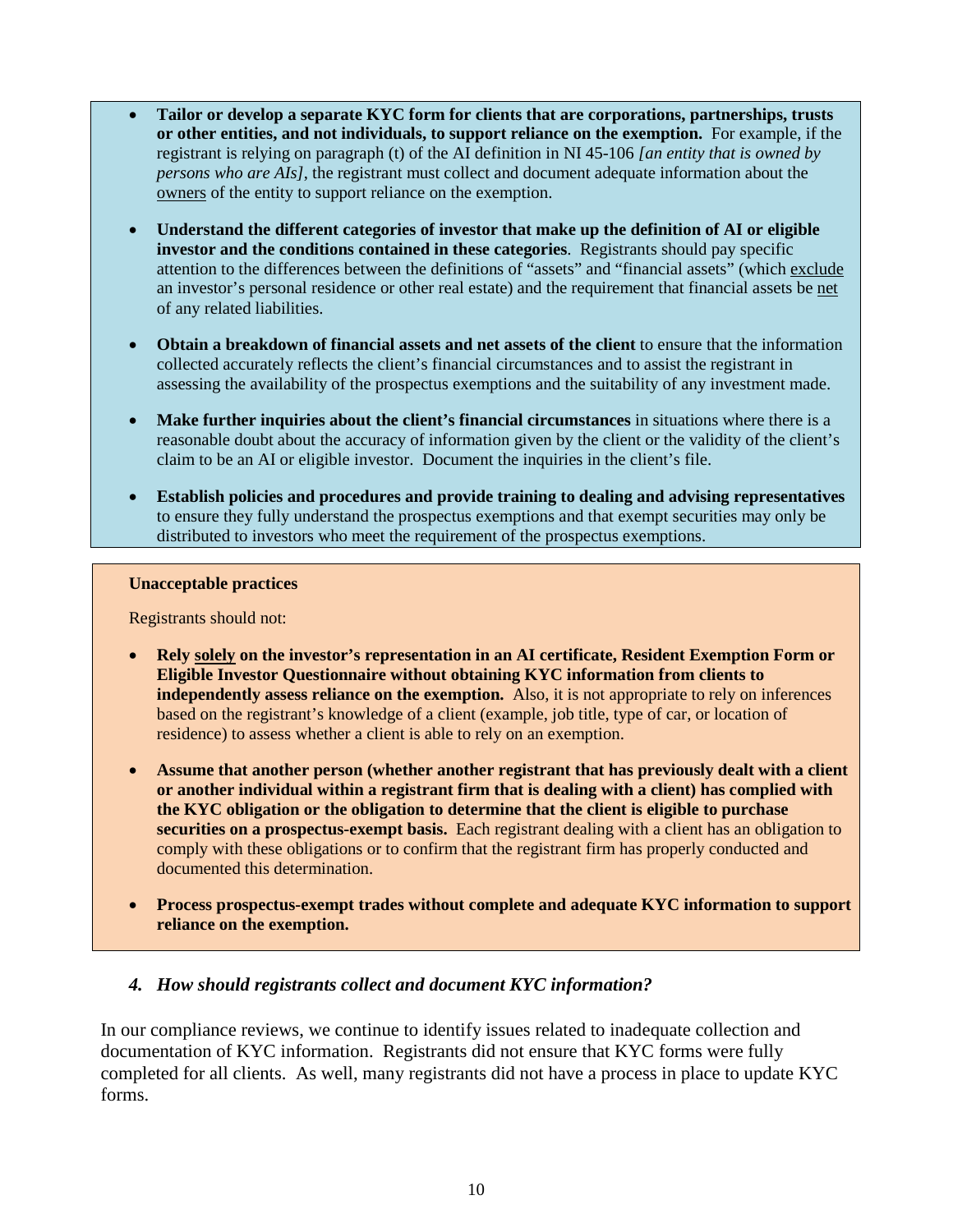In order to meet the KYC and suitability obligations, registrants must take reasonable steps to ensure they have sufficient current information regarding a client's investment needs and objectives. Collecting and documenting KYC information is more than just a fact-finding or "tick the box" exercise. Registrants should make all necessary enquiries to obtain a solid understanding of a client's investment needs and objectives. They should engage in a meaningful dialogue with their clients and explain to them why the KYC information is required.

The MFDA and IIROC have issued similar KYC guidance to their member firms. For more details please refer to:

- IIROC Notice 12-0109,
- IIROC Notice 12-0108 *Client Relationship Model – Guidance*, and
- MFDA Staff Notice 0069*.*

#### **Suggested practices for collecting and documenting KYC information**

Registrants should:

- **Engage in meaningful KYC discussions with clients** and consider the use of a questionnaire to facilitate the collection and documentation of KYC information. If possible, meet with clients face to face and ask detailed questions to assist in their understanding of the clients' investment needs and objectives. If it is not possible to meet with a client face to face, a registrant should carefully document the additional steps taken to demonstrate compliance with KYC and suitability obligations.
- **Collect and document sufficient minimum KYC information** including name, age, investment objectives, annual income, net financial assets, net assets, liquidity needs, time horizon, risk tolerance, and portfolio composition. This should include registrant representatives' notes of discussions with clients. Registrants should also obtain a breakdown of financial assets (deposits and type of securities such as mutual funds, listed stocks, exempt securities etc.) and net worth (types of assets and liabilities).
- **Collect relevant information from each client so as to establish their identity.** Maintain a record of the identification document (for example, passport or driver's licence number and place of issue).
- **Develop an "investor-friendly" KYC form** by ensuring all terms used in the KYC form such as investment objectives, investment knowledge, and risk are clearly explained in plain language.
- **Consider a client's** *willingness* **to accept risk and** *ability* **to accept risk when assessing a client's risk tolerance.** A client may be willing to accept risk; however, this does not necessarily mean that a client has the ability to financially withstand a downturn in the market or other partial or total loss of their investment. Alternatively, a client may have the financial means to absorb losses, but may not be willing to do so.
- **Review the completed KYC form with the client for accuracy** to ensure that the information collected reflects the client's investment needs and objectives. The KYC form should also be signed, dated and reviewed by the registrant and the client should receive a signed copy of the KYC form for their records.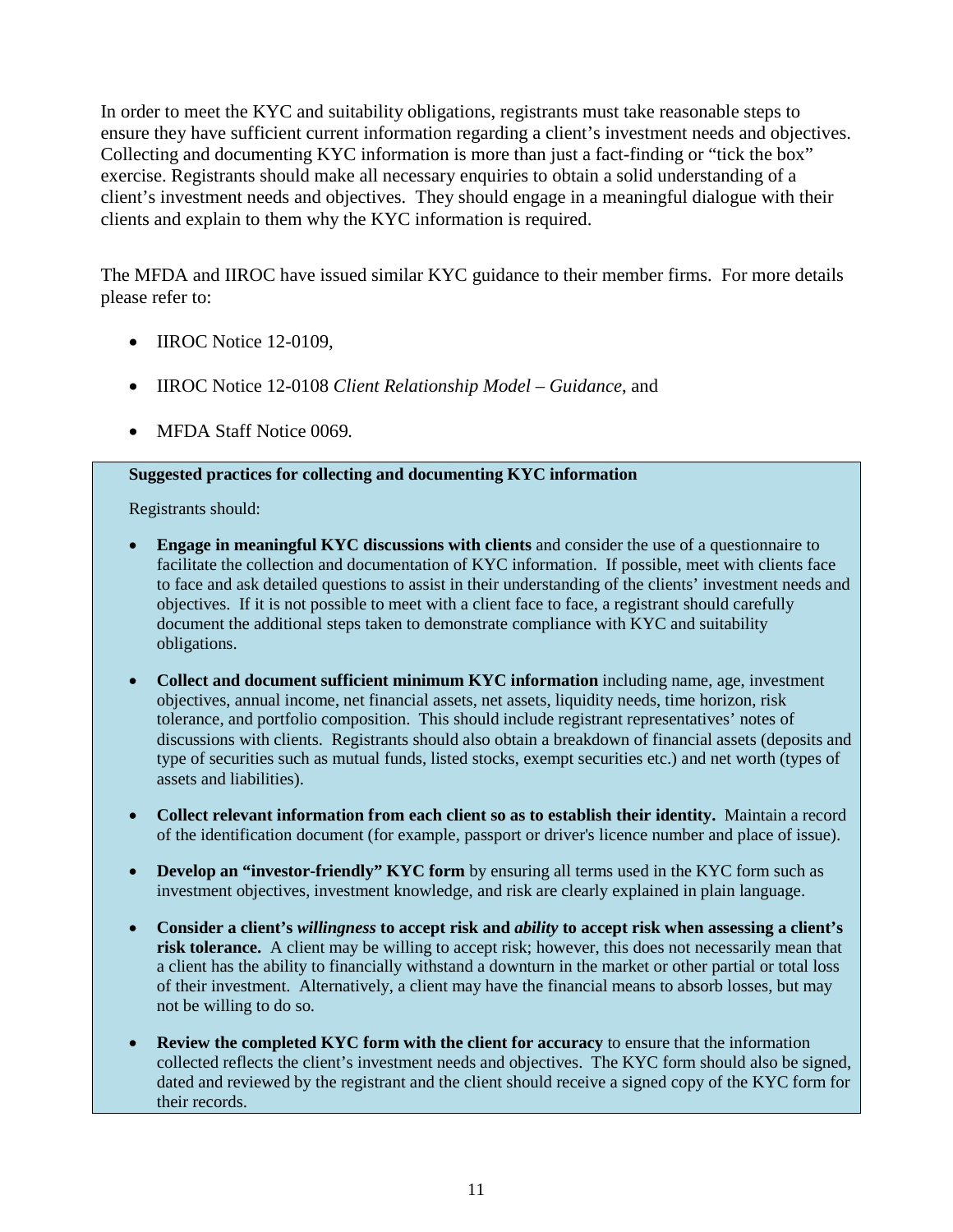- **Update KYC information at least annually** (for PMs, and for EMDs that have an ongoing relationship with their clients), if there is a significant change in a client's life circumstances, or a significant change in market conditions. Any changes in KYC information (or a confirmation that there are no changes) should be signed, dated and reviewed by the registrant and the client should receive a signed copy of the revised KYC form for their records.
- **PMs should develop a tailored investment policy statement (IPS) for each managed account.** The IPS should document the client's investment needs and objectives and set out a planned asset allocation. PMs should provide a signed (and dated) copy of the IPS to each client at the time the IPS is first signed and when it is updated.
- **Establish policies and procedures for collecting, documenting and reviewing sufficient KYC information for each client.**
- **Provide adequate training to their staff** to ensure they fully understand the importance of collecting, reviewing and maintaining adequate and up-to-date KYC information.

#### **Unacceptable practices**

Registrants should not:

- **Collect KYC information solely by asking clients to tick a box that best describes their investment objectives or risk tolerance.** This mechanical "tick box" approach is not sufficient to fulfill a registrant's suitability obligation.
- **Rely only on a KYC form or other document to know the client.** This "form based" approach is not sufficient to fulfill a registrant's suitability obligation.
- **Process a trade (other than a liquidating transaction upon a client's request) if there is any missing or conflicting KYC information** that may affect their ability to assess the availability of the prospectus exemption or the suitability of the investment.
- **Delegate the KYC or suitability obligation to an unregistered individual** (for example, an administrative assistant or a referrer) to collect KYC information, complete the KYC form for the client, or explain products to a client. Although a registrant may rely on an unregistered individual to assist in incidental administrative tasks related to the collection of KYC information, the registrant has the obligation to "know" the client and the client's investment needs and objectives. If an unregistered individual or firm purports to collect KYC information or explain products to clients, these activities may be considered to be registerable dealing or advising activities (since these activities may themselves constitute acts in furtherance of a trade).
- **Use outdated KYC information or an outdated KYC form to assess the suitability of a client's investment.**
- **Use a KYC form or other document that contains disclaimer language** which purports to limit liability for all losses, including losses resulting from a breach of the registrant's obligations under securities law.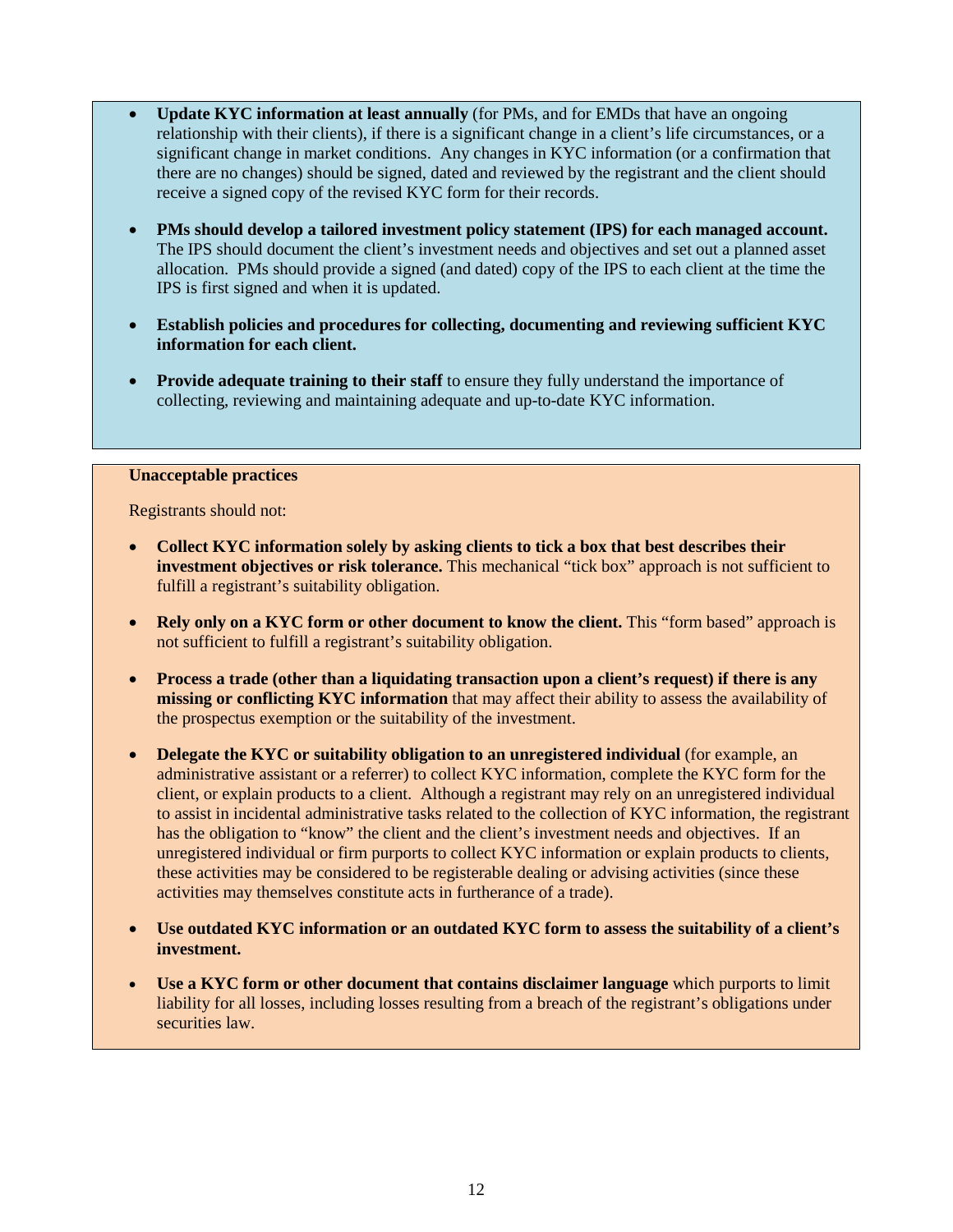# **What is the basic KYP obligation?**

# *NI 31-103*

As explained in section 3.4 of CP 31-103 [*Proficiency – initial and ongoing*], registered individuals must understand the structure, features, and risks of each product they recommend as part of their initial and ongoing proficiency obligations. Section 3.4 of NI 31-103 sets out that an individual "must not perform an activity that requires registration unless the individual has the education, training and experience… including understanding the structure, features and risks of each security the individual recommends". These requirements are applicable to all registrants, including SRO members. This proficiency requirement (also referred to as **know-your-product** or **KYP)** is in addition to the suitability obligation in section 13.3 and applies even when there is an exemption from the suitability obligation (such as, for example, the exemption for permitted clients).

The KYP obligation is also a necessary element of the KYC and suitability determination. Section 13.3 of NI 31-103 requires registrants to take reasonable steps to ensure that a proposed trade is suitable for a client before making a recommendation or accepting instructions from a client. To meet this obligation, registrants should have an in-depth knowledge of all securities that they buy and sell for, or recommend to, their clients.

Although the KYP obligation is triggered when a registrant "recommends" a product to a client, a registrant may expressly or implicitly recommend a product through conduct such as placing a product on the registrant's "shelf" and making it available to a client, by advertising or promoting the product, or by distributing marketing material about the product to a client.

## *SRO rules*

IIROC Notice 12-0109 sets out similar requirements for their dealer members. In addition, IIROC Guidance Note 09-0087 *Best practices for product due diligence* revised on March 25, 2009 sets out IIROC's expectations regarding procedures and criteria that dealer members should consider when assessing and introducing products that they approve or recommend for sale. Lastly, IIROC recently published Guidance Note 13-0039 *Recommendations and best practices for distribution of non-arm's length investment products* which provides guidance on distributions of non-arm's length investment products.

MFDA Staff Notice MSN-0048 *Know Your Product* dated October 31, 2005 (**MSN-0048**) clarifies the obligations of MFDA dealer members and approved persons with respect to the approval and sale of investment products by dealer members. The notice requires dealer members to perform a reasonable level of due diligence on products prior to their approval for sale by Approved Persons.

In addition, as part of the KYP obligation, CSA staff expects a registrant to assess the suitability of leveraged trades or leveraging strategies for those clients that borrow funds to trade in securities. The MFDA recently amended their KYC rule and Policy No. 2 (see MFDA Rule 2.2.1 and Policy No. 2) to clarify the obligation of their dealer members to assess the suitability of orders involving the use of borrowed funds. The rule clarifies that dealer members must assess suitability of leveraging strategies in light of the client's investment knowledge, risk tolerance, and investment objectives. The MFDA also published a leveraging supervision guide which provides further guidance to its dealer members on how to maintain appropriate documentation of leverage recommendations and supervision, and addressing unsuitable leveraging.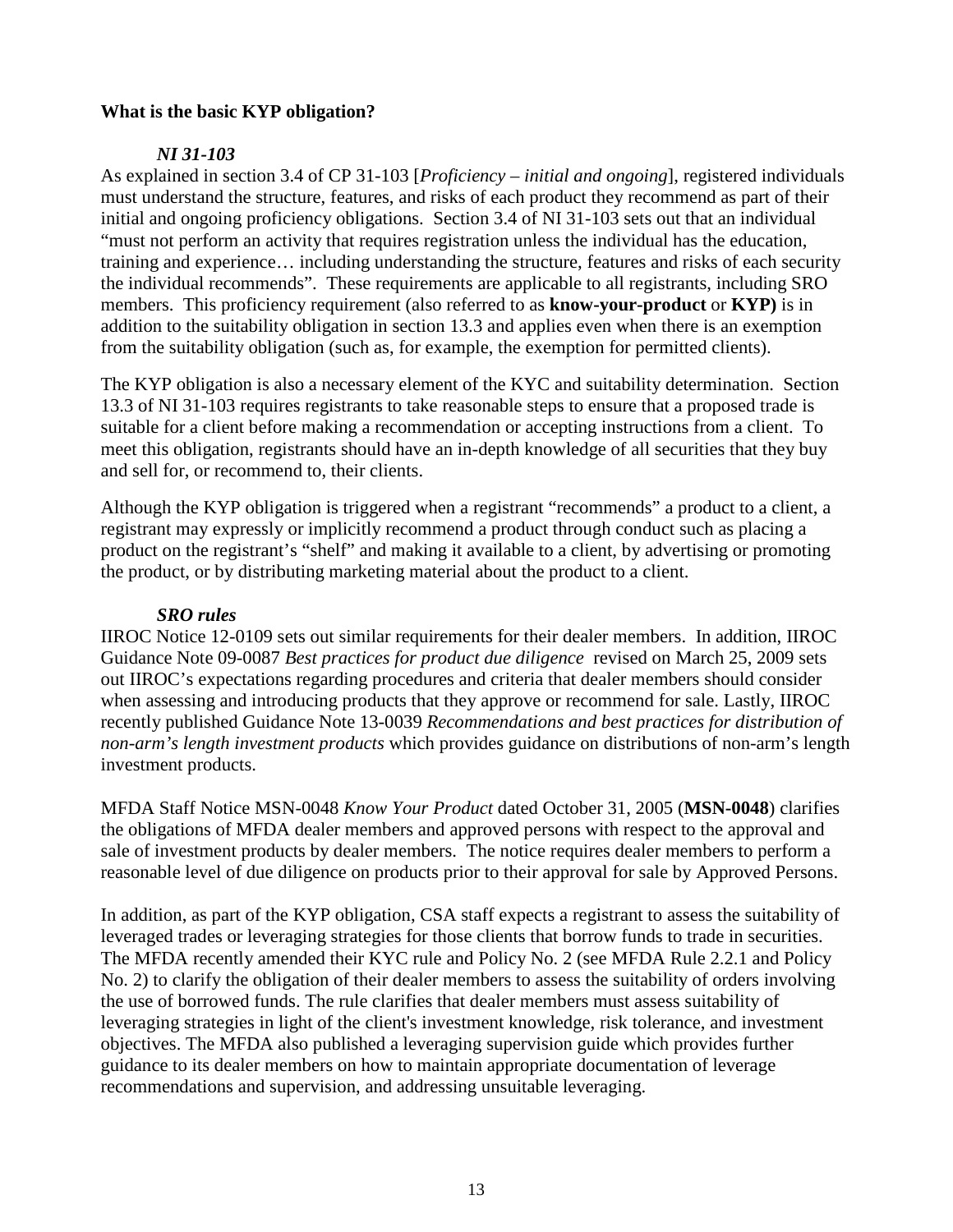# **KYP guidance**

# *1. What are the key areas to consider in assessing KYP?*

Registrants must conduct their own product due diligence and be able to explain to their clients the security's risks, key features, and initial and ongoing costs and fees. As part of their product due diligence, registrants should review and assess the information contained within the offering memorandum (**OM**) or other documentation provided by the issuer. If the information is not sufficient to allow the registrant to conduct a meaningful KYP assessment of the issuer and the product, the registrant will need to conduct further due diligence on the issuer and the product or refrain from dealing with that product. Registrants must be able to evidence their own product due diligence.

A registrant should only place a product on its approved product list after they have concluded that the product has a reasonable prospect of meeting its investment objectives and that the product has a reasonable prospect of being a suitable investment for some clients. The product assessment requires a critical analysis of the features inherent in the product, and how those features affect the investment's potential risk and reward. Registrants should assess what factors may affect the success of the product, and should proceed only on the basis of some reasoned assessment of the product's actual potential.

Having the registered firm's approval for representatives to sell a product does not mean that the product will be suitable for all clients. Individual registrants should understand the structure, features, risks, fees and costs of each product they recommend to their clients to determine the suitability of each transaction.

CSA staff take the view that the KYP obligation is triggered not only by the particular attributes of a security, viewed in isolation, but also by the proposed *quantum of the investment amount* or the proposed *trading strategy* involving the security.

For example, an investment in a high-risk security may be suitable for a client where the proposed investment would represent a small portion of the client's investment portfolio. However, an investment in the same security may not be suitable for the client where the proposed investment would represent a substantial portion of the client's portfolio or where the proposed investment strategy involves leverage. If registrants choose to categorize products using broad categories such as "low risk", "medium risk" and "high risk", registrants should ensure that the categorizations are reasonable, and consistent with industry standards and client expectations. Registrants should carefully explain the meaning of these terms to the client in plain language terms and should document this process.

As well, registrants that choose to categorize investment objectives or trading strategies using terms such as "balanced" should ensure that these categorizations are reasonable, and consistent with industry standards and client expectations. Registrants should also carefully explain the meaning of these terms to the client in plain language terms and document this process.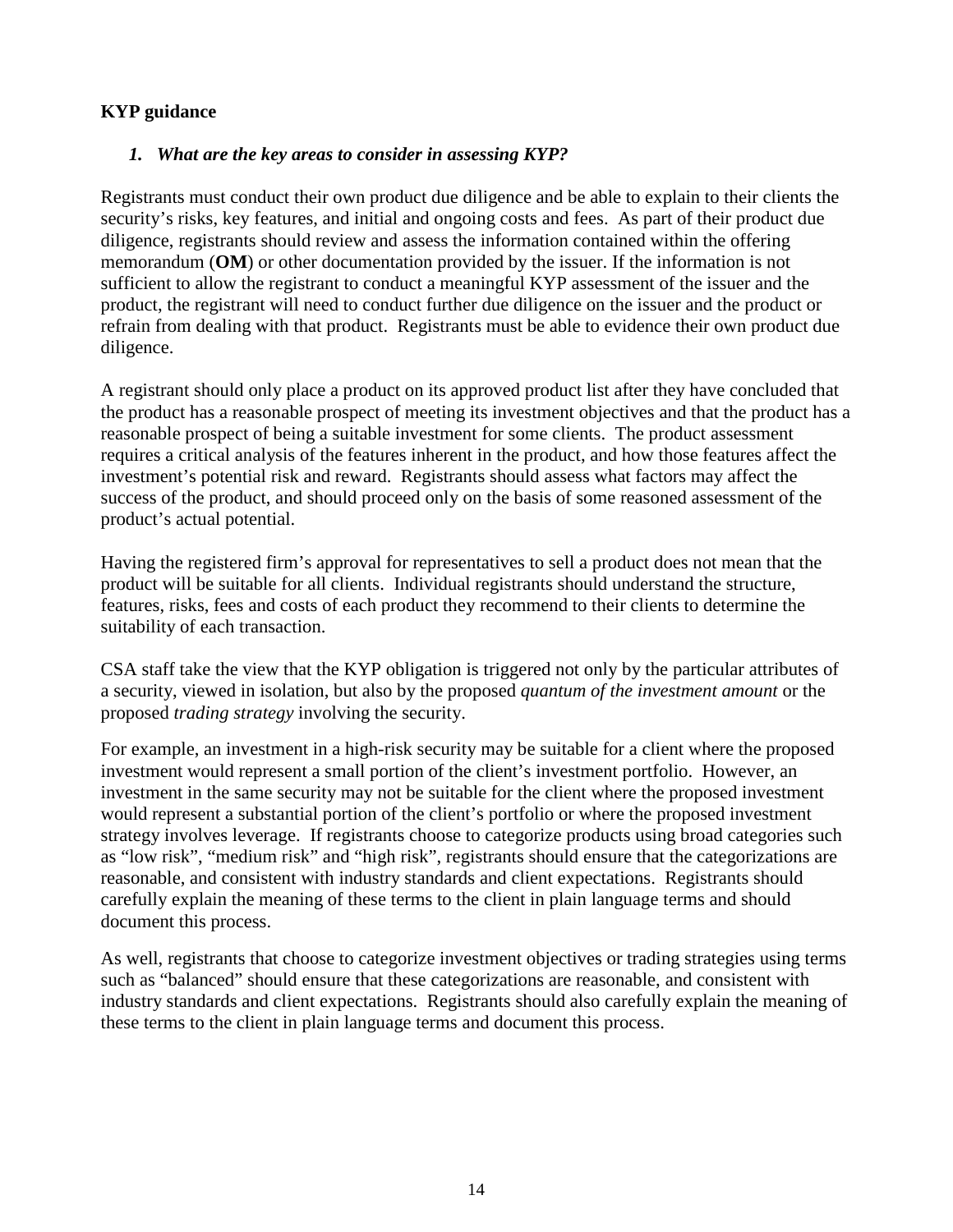# *2. Additional areas to consider when dealing with prospectus-exempt securities*

The sale of prospectus-exempt securities poses a special KYP challenge for registrants. In *Sawh and Trkulja*, the Ontario Securities Commission reviewed the KYP obligation described in MSN-0048 and NI 31-103, and found that the registrants had failed to properly discharge their KYP obligation in the context of the sale of securities sold pursuant to prospectus exemptions. The Ontario Securities Commission was critical of the registrants' simple reliance on representations made in the offering memorandum and other documents provided to them by the issuer. The Ontario Securities Commission went on to add:

In our view, the Applicants' due diligence process was particularly inadequate in light of the fact that [the securities in question] were sold pursuant to exemptions under applicable securities legislation. Limited partnership units sold under an exemption from securities law do not benefit from the same transparency and liquidity characteristics or regulatory oversight as other products. For example, securities sold under an exemption will not be liquid investments. Offering memoranda are not prospectuses and are not subject to regulatory review. Given the absence of such safeguards, we find that the Applicants failed to conduct an adequate review of the Exempt Products.

In assessing products sold on a prospectus-exempt basis, registrants should also consider additional risks associated with:

- Liquidity risk, reflecting the fact that any resale of such securities may be subject to resale restrictions or indefinite hold periods and the fact that there will generally be no market for such resale,
- Valuation risk, reflecting the fact that the securities may be more difficult to value due to the lack of prospectus and continuous disclosure about the issuer, and
- Conflict of interest risk, reflecting the fact that the securities may be issued by a related party.

A failure to properly categorize a product may result in significant legal and regulatory risk to a registrant. See *Re Trapeze Asset Management Inc.* (2012) 35 O.S.C.B. 4322.

# *3. Reliance on third-party analysis and reports*

We have recently identified a number of situations where issuers and registrants have distributed securities on the basis of marketing materials that include so-called "independent" analyses or reports prepared by unregistered third parties.

We have also seen cases where a registrant may choose to rely on a report prepared by a third-party as part of its own due diligence process; however, this does not relieve the registrant of its obligation to "know-the-product" and to conduct its own KYP and suitability analysis. Registrants should be particularly careful when relying on disclosure prepared by an issuer or a so-called "independent" report prepared by a third-party and commissioned by the issuer.

Where a registrant distributes a security on the basis of a third-party report that purports to "rate" a security, compare a security with other securities of other issuers, or describes an exempt market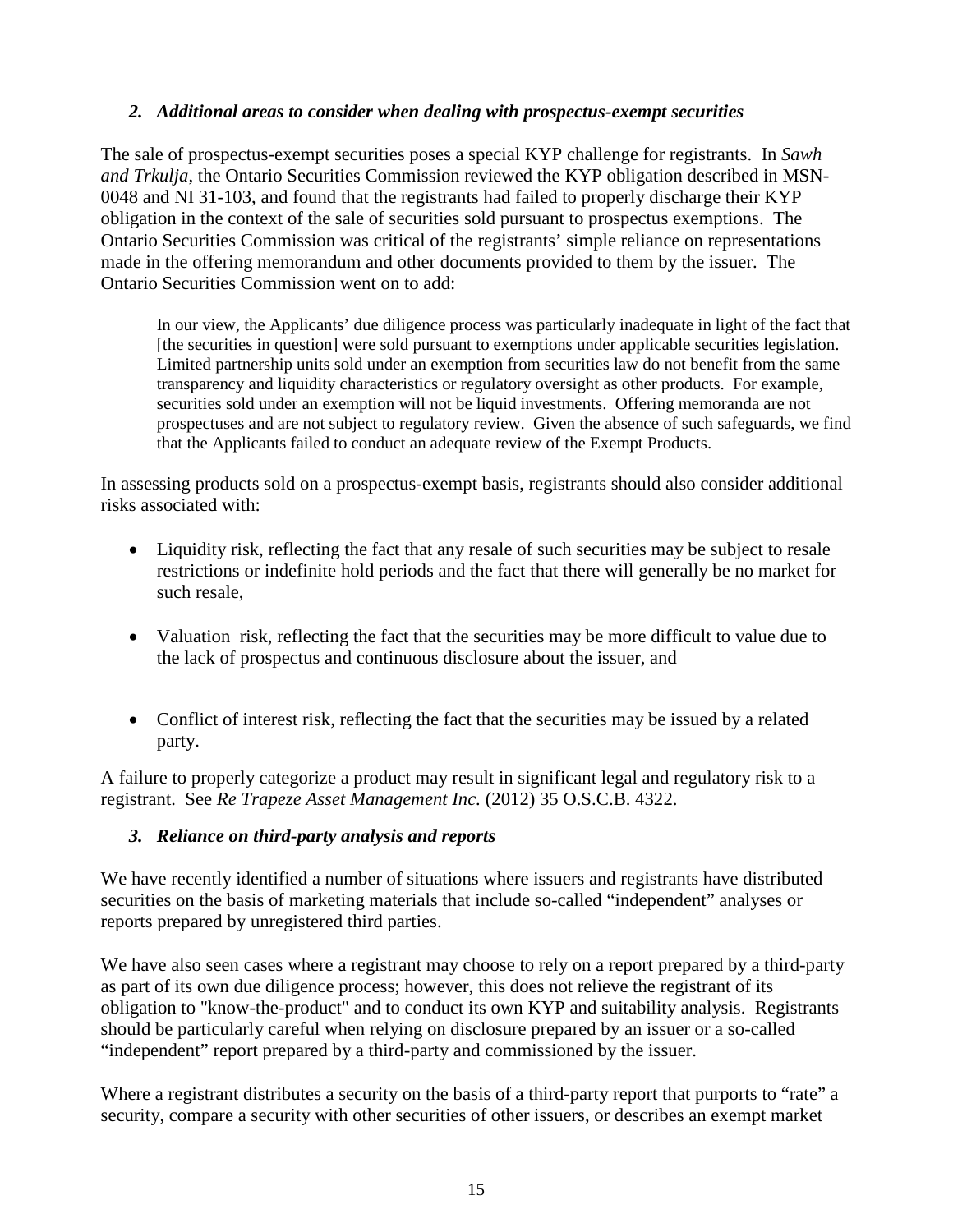security as "investment grade", the registrant should perform its own product assessment to ensure that the report is fair, balanced and not misleading.

# *4. CSA Staff Notice 33-315 Suitability Obligation and Know-Your-Product*

CSA Staff Notice 33-315 *Suitability Obligations and Know-Your-*Product dated September 2, 2009 reminds registrants of their duty under securities law to satisfy their suitability obligations, including the requirement to fully understand the products recommended to clients. In particular, the notice contains guidance on a firm's product review process, including procedures for identifying, reviewing and approving (or rejecting) new products, and for monitoring existing products for significant changes to those products.

#### **Suggested practices to satisfy the KYP obligation**

Registrants should:

- **Have an in-depth understanding of each of the items listed below before recommending a product to clients:**
	- general features and structure including return, use of leverage, conflicts of interest, time horizon, overall complexity of the product.
	- risks including the possibility that clients may lose some or all of the principal invested, liquidity risk, redemption risk, risks from underlying derivatives or structured product, conflicts of interest risk.
	- costs including fees paid to registrants or other parties (commissions, sales charges, trailer fees, management fees, incentive fees, referral fees, embedded fees, executive compensation)
	- parties involved including issuer's financial position and history, qualifications, reputation and track record of the parties involved in key aspects of the product, and
	- legal and regulatory framework including frequency, completeness and accuracy of the issuer's disclosure.
- **Establish policies and procedures for reviewing and approving new products and existing products whose structure or features have significantly changed.** The extent of the product review process will vary depending on the structure and features of the product. For example, complex investment products (including those that are novel, not transparent in structure, involve leverage, options, other derivatives, or have limited disclosure) may require a more extensive review than more straightforward products.
- **Carefully review offering documents or other documentation prepared by the issuer or other third parties and ask questions where appropriate.** Products that are sold under a prospectus exemption may require a more extensive review because of the limited disclosure available about them. As part of their product due diligence, registrants should review and assess the information contained within the offering documents or other documentation prepared by the issuer or other third parties. If the information contained within does not contain sufficient information to allow the registrant to conduct a meaningful KYP assessment of the issuer and the product, the registrant will need to conduct further due diligence on the issuer and the product or refrain from dealing with that product.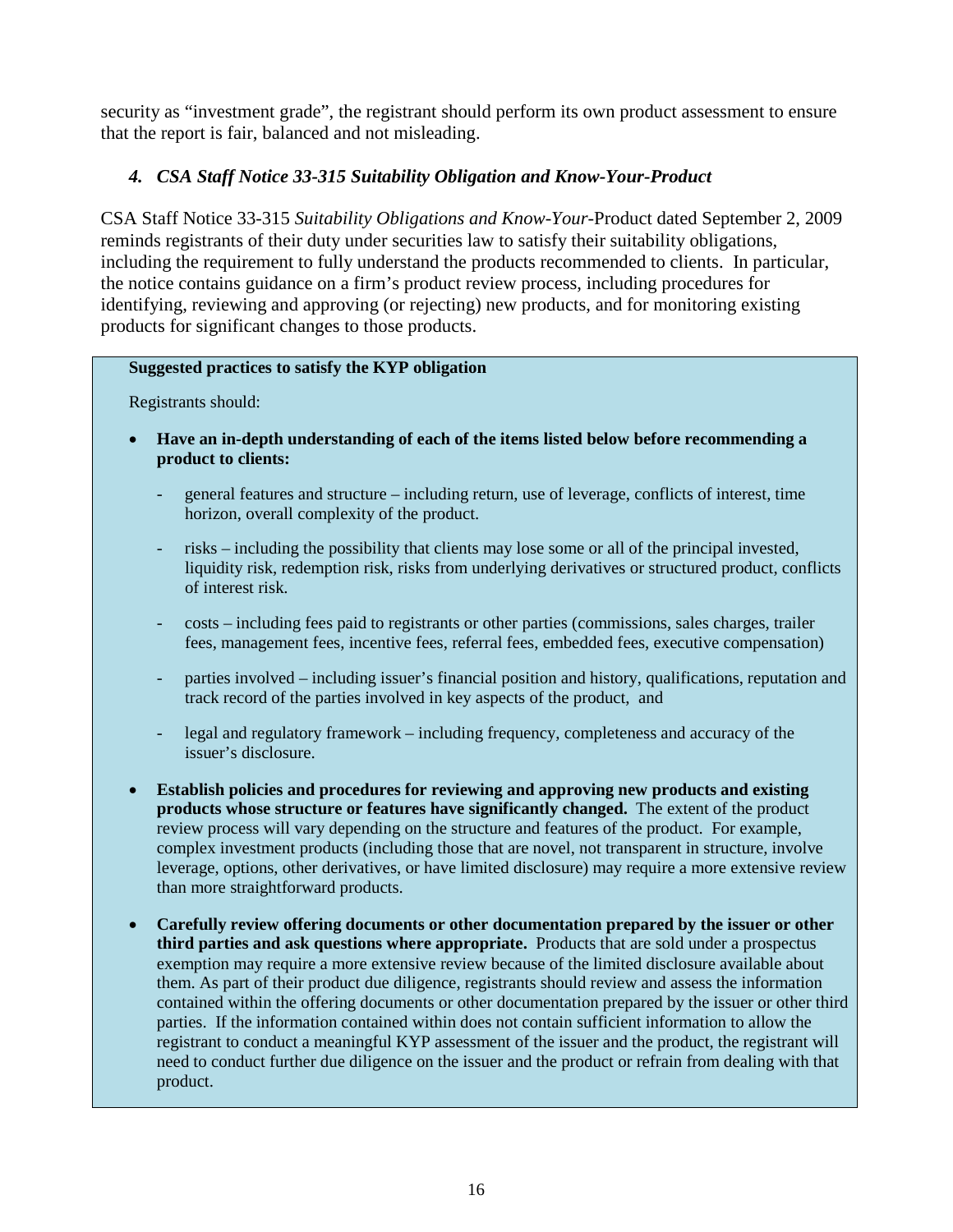- **Consider competitive products that may be less risky or less costly to clients.** If competitive products are less risky or less costly, registrants should maintain adequate documentation to demonstrate the suitability of the product recommended.
- **Perform a conflict of interest assessment**, particularly if a registrant is planning to distribute a product of a related issuer or connected issuer, where often the same individuals form the management of both the registrant and the issuer. Assess and determine whether the conflicts of interest can be adequately managed through disclosure or control. If not, a registrant should not distribute the product.
- **Assess suitability of leveraging strategies** in light of the client's investment knowledge, risk tolerance, and investment objectives.
- **Provide training sessions** to ensure that dealing representatives and advising representatives fully understand and are able to explain clearly the product features and risks to clients.

#### **Unacceptable practices**

Registrants should not:

- **Fail to fully understand the structure and features of the products** and recommend a product solely based on:
	- o information from issuers or other third parties, including related parties, about the product's suitability, risk profile or expected return,
	- o similarities with other products, or
	- o recommendations made by other market participants to their clients or by unregistered persons providing general advice.
- **Rely solely on a product being on the firm's "approved product list" rather than conducting a product analysis or understanding a product themselves.**

## **What is the basic suitability obligation?**

#### *NI 31-103*

Section 13.3 of NI 31-103 requires a registrant to take reasonable steps to ensure that, before it makes a recommendation to, or accepts an instruction from, a client to buy or sell a security, or makes a purchase or sale of a security for a client's managed account, the purchase or sale is suitable for the client.

As explained in CP 31-103, suitability obligations cannot be:

- delegated to a third party,
- satisfied simply by disclosing the risks of the trade, or
- waived (except by investors that are "permitted clients" as defined in NI 31-103).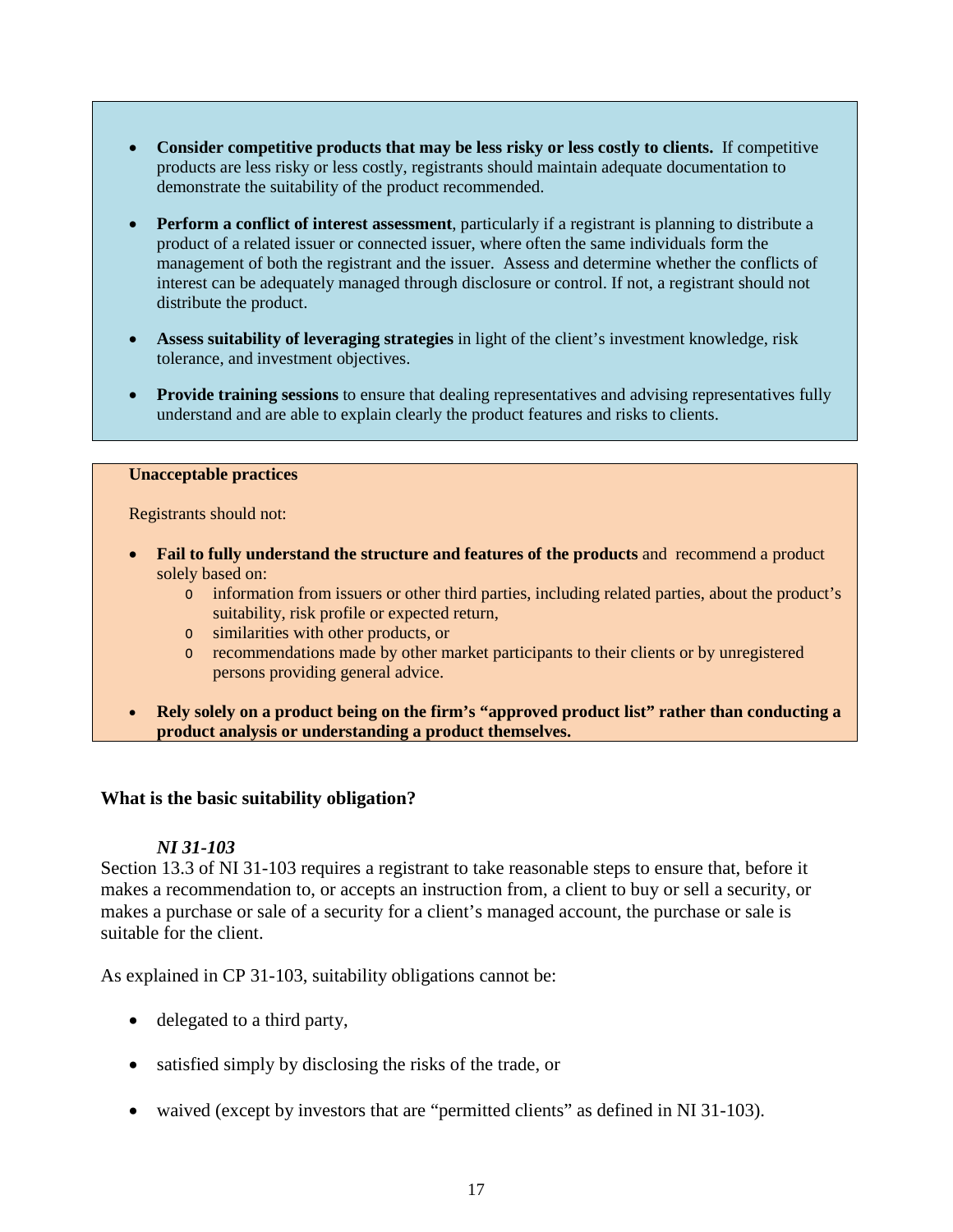Some EMDs may have a relationship with the issuer (or other sellers of the securities). In some cases, these EMDs failed to recognize that the persons purchasing securities from these issuers or sellers were the EMD's clients and that the EMDs have obligations, including suitability obligations, to these purchasers. CSA staff reminds EMDs that it is a breach of their obligations, including their fair dealing obligations to prefer an issuer, seller or their own interests over an investor's interests.

Similarly, even if a registrant has determined that a prospectus exemption is available to the client this does not necessarily mean that the investment will be suitable for the client. The obligation to determine that a prospectus exemption is available is entirely separate and distinct from the obligation to determine that a proposed recommendation or client order is suitable for the client. A proposed trade or recommendation may be wholly unsuitable for a client in light of the client's time horizon, risk tolerance, existing portfolio composition, or other factors within the client's investment needs and objectives, notwithstanding the fact that the client is eligible to make the investment on a prospectus-exempt basis.

## *SRO rules*

IIROC's suitability requirement is set out in IIROC Rule 1300.1, which requires dealer members to use due diligence to ensure that recommendations to clients regarding the purchase, sale, exchange, or holding or any security is suitable for the client based on factors including investment objectives, time horizon, risk tolerance and the account's current investment portfolio composition and risk level. IIROC Notice 12-0109 expands the suitability obligation and requires dealer members to ensure that the order type, trading strategy and method of financing the trade recommended are also suitable for the client.

## **Suitability guidance**

# *1. Why is the suitability analysis so important?*

As set out in this Notice, KYC, KYP, and suitability obligations are among the most fundamental obligations owed by registrants to their clients. These obligations are also cornerstones of our investor protection regime. Thus it is critical for registrants to fully comply with these obligations – not only the securities law requirements themselves, but also with the spirit of the requirements. CSA staff will take appropriate regulatory action to ensure compliance.

We expect registrants to perform a meaningful suitability assessment and to appropriately document that assessment. The suitability assessment should be more than a mechanical fact-finding or "tick the box" exercise. It requires a meaningful dialogue with the client to obtain a solid understanding of the client's investment needs and objectives, and to explain how a proposed investment is suitable for the client in light of the clients' investment needs and objectives.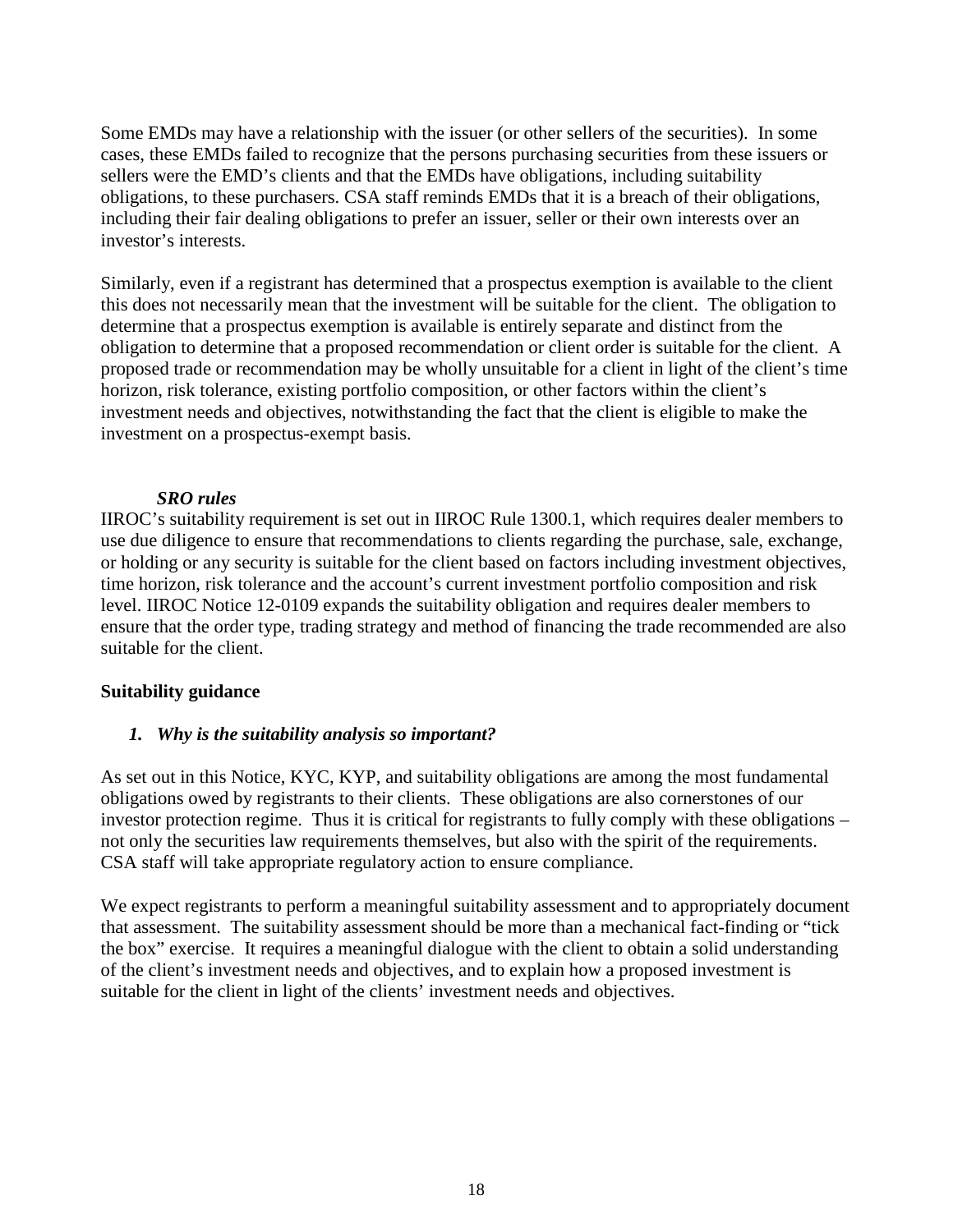#### **Suggested practices to satisfy the suitability obligation**

Registrants should:

- **Consider all relevant KYC information (including, investment objectives, time horizon and risk tolerance) when assessing the suitability of an investment.** For example, a client may have a high risk tolerance but also have a short term time horizon and therefore a high risk investment with redemption restrictions may not be suitable for that client.
- **Review each trade independently to ensure it is suitable.** A registrant should not process a trade unless it is reviewed and approved. In addition, PMs should have an adequate process in place to monitor clients' portfolio holdings in accordance with their investment mandate.
- **Develop a system or process to identify and reject trades that are inconsistent with a client's investment needs and objectives.** The firm should also monitor trends or patterns (for example, number of rejected trades by the Chief Compliance Officer for a particular dealing representative) that may indicate potential areas for training or revisions to processes to ensure compliance.
- **Provide adequate training to registered individuals** to ensure they fully understand the suitability obligation and the firm's process for assessing suitability of investments.

#### **Unacceptable practices**

Registrants should not:

- **Assume that all products that are set out on the firm's approved product list are suitable for every client.**
- **Rely on out-of-date KYC or KYP information.**

## *2. How should a registrant demonstrate compliance with the suitability assessment?*

In our compliance reviews, we found a number of instances where it was not clear that the registrant had conducted an appropriate KYC, KYP, or suitability determination due to inadequate, incomplete, or (in some cases) completely missing documentation. These instances constitute a breach of securities law requirements as sections 11.1 and 11.5 of NI 31-103 require registrants to establish, maintain and apply policies and procedures that establish a system of internal controls and supervision, and to maintain books and records that demonstrate the extent of the registrant's compliance with applicable securities law requirements. As well, a failure to document the KYC, KYP, and suitability process also significantly raises the risk of adverse legal and regulatory consequences to the registrant in the event a client's investment ultimately proves to be unsuitable. Therefore, it is critical that registrants establish policies and procedures and maintain adequate documentation to support their suitability analysis.

EMDs and PMs are specifically reminded to take extra care in complying with their KYC, KYP, and suitability obligations when dealing with clients who are seniors, on a fixed income, or who otherwise may be in a position of vulnerability. A loss from a registrant's failure to comply with these obligations may have particularly devastating consequences for these clients. CSA staff will take regulatory action, including enforcement action, in circumstances where registrants do not appropriately address the special needs of these clients.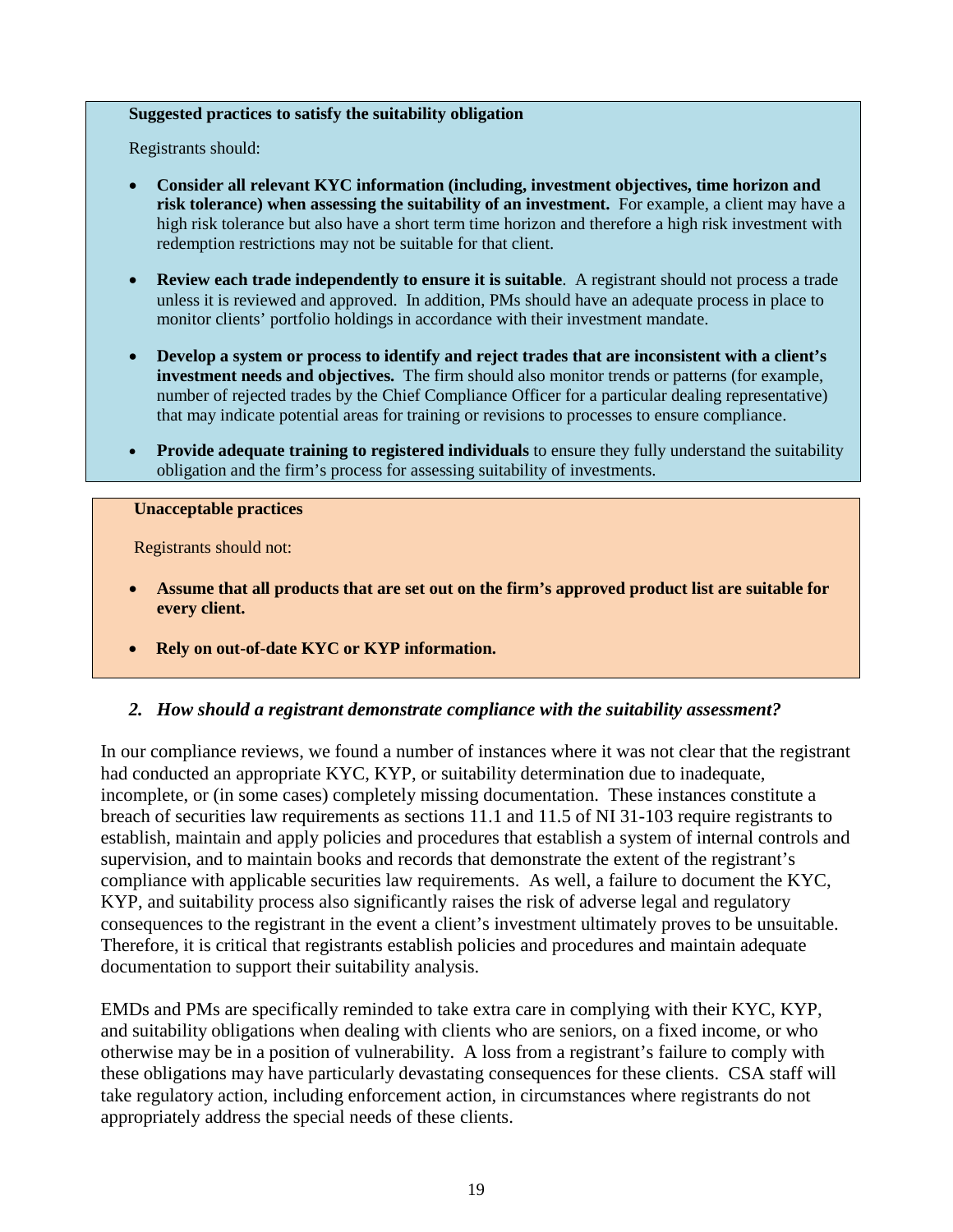# **SROs**

Both IIROC and the MFDA have provided suitability guidance to their member firms on how to comply with their suitability assessment requirements including when to perform a suitability assessment and how to deal with unsuitable investments. For details, please refer to IIROC Notice 12-0109, IIROC Notice 12-0108 *Client Relationship Model – Guidance* and MFDA Notice 69.

# **Suggested practices to demonstrate compliance with the suitability obligation**

Registrants should:

- **Establish policies and procedures for assessing suitability of an investment** (including the criteria used to assess suitability and when to perform a suitability assessment) and ensure that it is consistently applied across the firm. Some examples of criteria include risk tolerance, investment objectives, time horizon, concentration risk, and conflicts of interest. There should also be adequate controls and oversight in place to identify and respond to any conflicts of interest with any investment recommendation.
- Maintain adequate documentation of the suitability analysis for each trade. A registrant should be able to demonstrate how each proposed trade was assessed for suitability.
- **Establish a process to periodically review a sample of client files to ensure that the suitability process is consistently applied throughout the firm.** Results of the suitability review should be documented and independently reviewed by someone senior in the firm (like the CCO). Areas of non-compliance should be discussed with staff in a timely manner and highlighted in training sessions. If the review identifies significant compliance issues, they should be escalated to the UDP to ensure that corrective action is taken in a timely manner to resolve the issues.

# *3. How is the client-directed trade instruction appropriately used?*

Section 13.3(2) of NI 31-103 provides that, if a client instructs a registrant to buy, sell or hold a security and in the registrant's reasonable opinion following the instruction would not be suitable for the client, the registrant should inform the client of the registrant's opinion and should not buy or sell the security unless the client instructs the registrant to proceed nonetheless (**client-directed trade instruction**).

The client-directed trade instruction is not meant to be an alternative to assessing client suitability in circumstances where clients have no other available exemptions, or where the trades likely would not be suitable for them. A registrant cannot actively promote a security (and thereby recommend the security) and then rely on boiler plate language to claim that the trade was a client-directed trade and is not recommended by the registrant.

During compliance reviews, we noticed that some registrants recommended that clients purchase securities of a single exempt market issuer (that in many cases was a related or connected issuer to the registrant) in an amount that accounted for a large portion (in some cases over 30%) of their net financial assets. Although there may be circumstances for a registrant to proceed with a clientdirected trade, we identified that some EMDs may be inappropriately using the client-directed trade instruction in an attempt to circumvent the suitability obligation.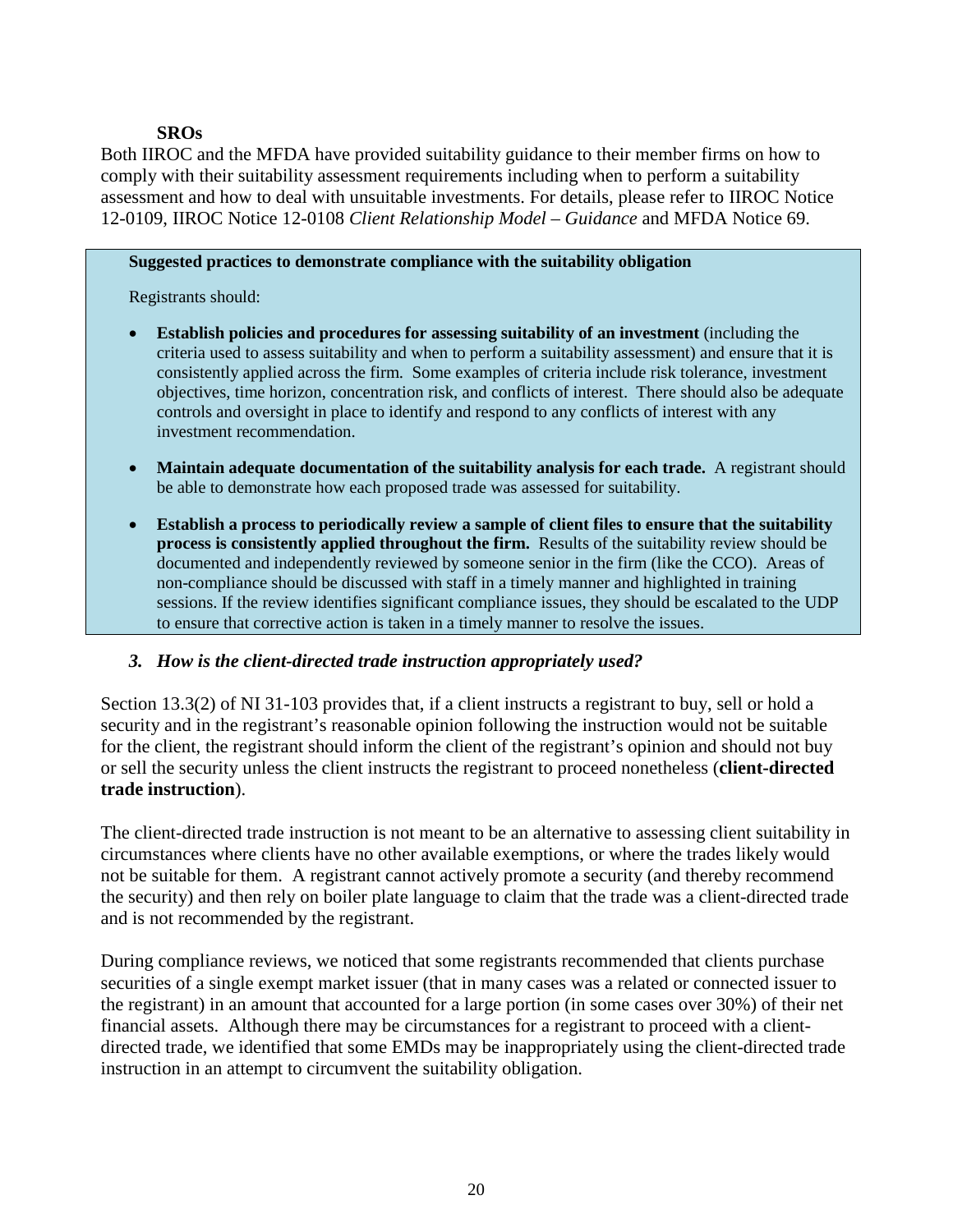For example, we identified one EMD who distributed products of a related issuer that relied extensively on the use of a purported "client-directed trade instruction" in situations where there were strong grounds for concluding that the trades were unsuitable for their clients. Most of the clients signed KYC forms that indicated that they were non-AIs and that they were relying on the \$150,000 minimum purchase exemption to purchase the securities. In many cases, the KYC form had the client-directed trade instruction "buried" at the end of the KYC form, and when asked by staff of the Ontario Securities Commission, the clients did not recall being asked to sign the instruction or any discussion over suitability with the EMD. As well, we have concerns about whether clients were fully aware of the impact of concentration risk in their portfolios which resulted from these client-directed trades.

In our view, this practice is not acceptable, nor is it consistent with the client-directed trade instruction, or the obligation to deal honestly, fairly and good faith in securities laws. In future reviews, we will consider further regulatory action in these circumstances.

## *Suitability and concentration of investments*

Registrants should recognize that diversification is an important factor to consider when assessing suitability of investments. The lack of diversification may expose the clients to significant investment risks. For example, in selling securities of mortgage investment corporations, real estate investment trusts, or similar real estate linked products, the EMD should consider and discuss with the client whether the client's portfolio may be subject to undue concentration risk through overconcentration in:

- Securities of a single issuer, or group of related issuers, as compared to a broadly based portfolio of issuers,
- Securities of illiquid exempt market securities as compared to publicly traded securities, and
- Securities of an issuer, or group of related issuers, that provides exposure to a single industry or asset class (for example, real estate) as compared with a broadly based portfolio of issuers that provide exposure to diversified industries or asset classes.

Most CSA staff will consider investments (either individually or taken together with prior investments) in securities of a single issuer or group of related issuers that represent more than 10% of the investor's net financial assets as potentially raising suitability concerns due to concentration.

With respect to real estate-linked products, we expect that registrants (as part of meeting their KYC obligation) will discuss the potential risks associated with the product and the issuer, including risks that may arise from a downturn in the real estate market or other adverse changes in market conditions. For example, if the performance of a product is sensitive to a change in the residential or commercial market values or to the ability of the sub-prime borrower to meet their mortgage repayment obligations, the registrant should ensure that the client is aware of the potential impact on the performance of the product if market values were to fall.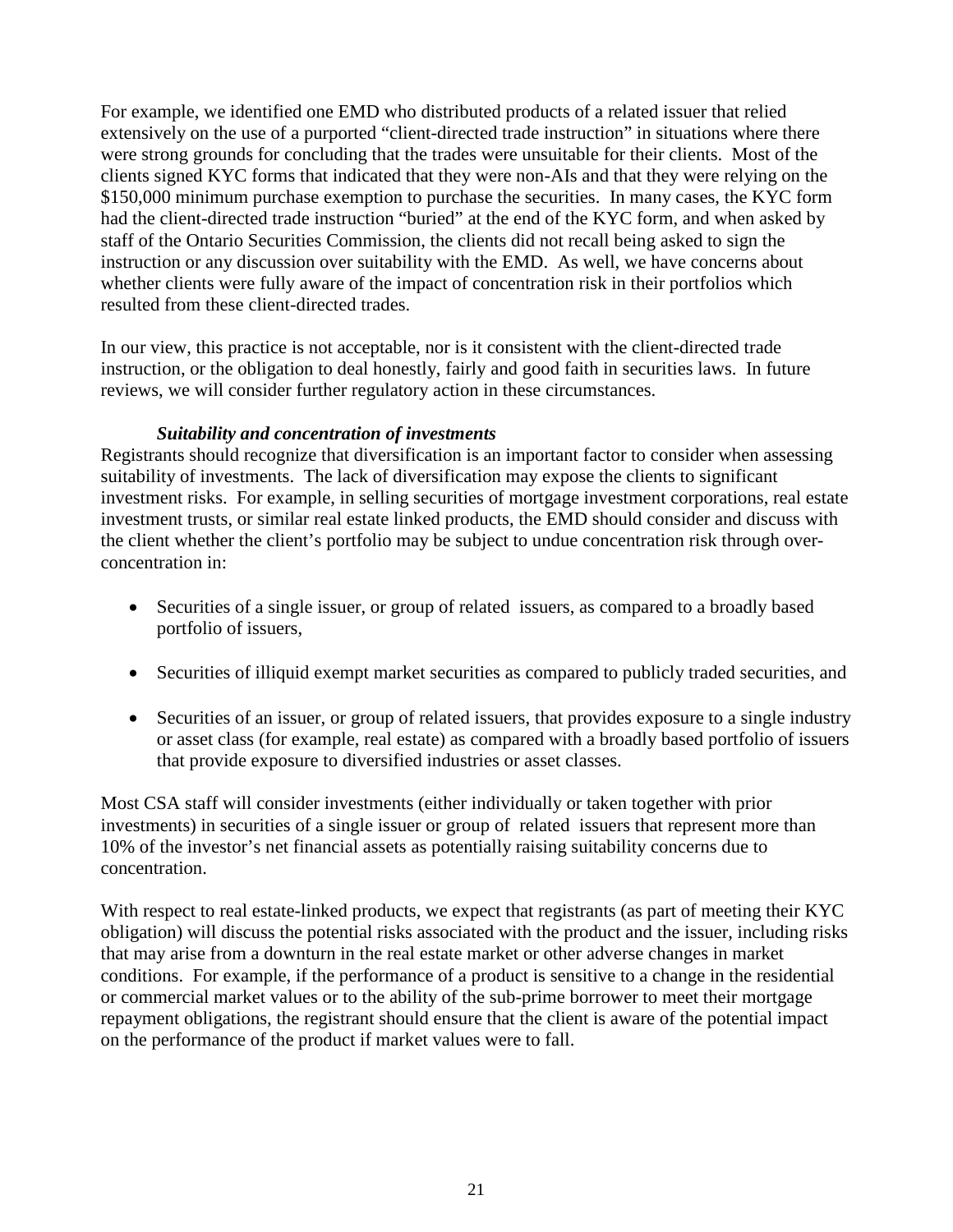#### **Suggested Practices for client-directed trades**

Registrants should:

- **Analyze whether the investment is suitable for an investor in light of the investor's investment needs, objectives**, **time horizon and/or concentration and form an opinion based on this analysis.**
- **Inform the investor of their opinion that the proposed trade would not be suitable for the investor** in light of the investor's investment needs, objectives, time horizon and/or concentration and provide the client with a written explanation of the basis for the registrant's opinion.
- **Maintain adequate documentation of the suitability analysis which demonstrates the documentation reviewed and the suitability analysis completed.**
- **Maintain the investor's written instructions to proceed with the trade** (assuming that the client still directs the registrant to purchase the investment).
- **Develop a separate disclosure document for the client-directed trade instruction** and explain to the client how the client-trade instruction is used.
- **Assess the suitability of the client-directed trade considering the client's entire portfolio holdings within the same account for PMs accepting a client-directed trade.**
- **Establish policies and procedures** for ensuring that the client-directed trade instruction is appropriately used.
- **Provide adequate training to registered individuals** to ensure they understand when a clientdirected trade instruction can be used.

#### **Suggested practices relating to concentration of investments in client portfolios**

Registrants should:

- **Consider and document reasonable concentration thresholds** to ensure that a client's total investment in a particular stock (e.g. securities in a single issuer or related group of issuers), sector or industry does not exceed thresholds which would result in the investment being unsuitable. Registrants should consider a number of factors when determining the thresholds, for example the type of security, market conditions, and redemption restrictions. Generally, the higher the concentration in a particular investment in a stock sector or industry, the more steps the registrant should take (and appropriately document) to demonstrate that the investment was suitable for the client.
- **Establish written procedures to monitor and manage concentration risks in a client's portfolio.**  These procedures should be consistently applied to all client accounts.
- **Explain the concentration risk to the client and how it affects the overall account position if the proposed investment recommendation could result in a concentrated position.** If the registrant determines that an investment is unsuitable for a client in light of the concentration risk and the client's investment needs and objectives, the registrant is required to inform the client that the proposed trade is unsuitable. If the client still wishes to invest in the security, see *How is the client-directed trade instruction appropriately used?*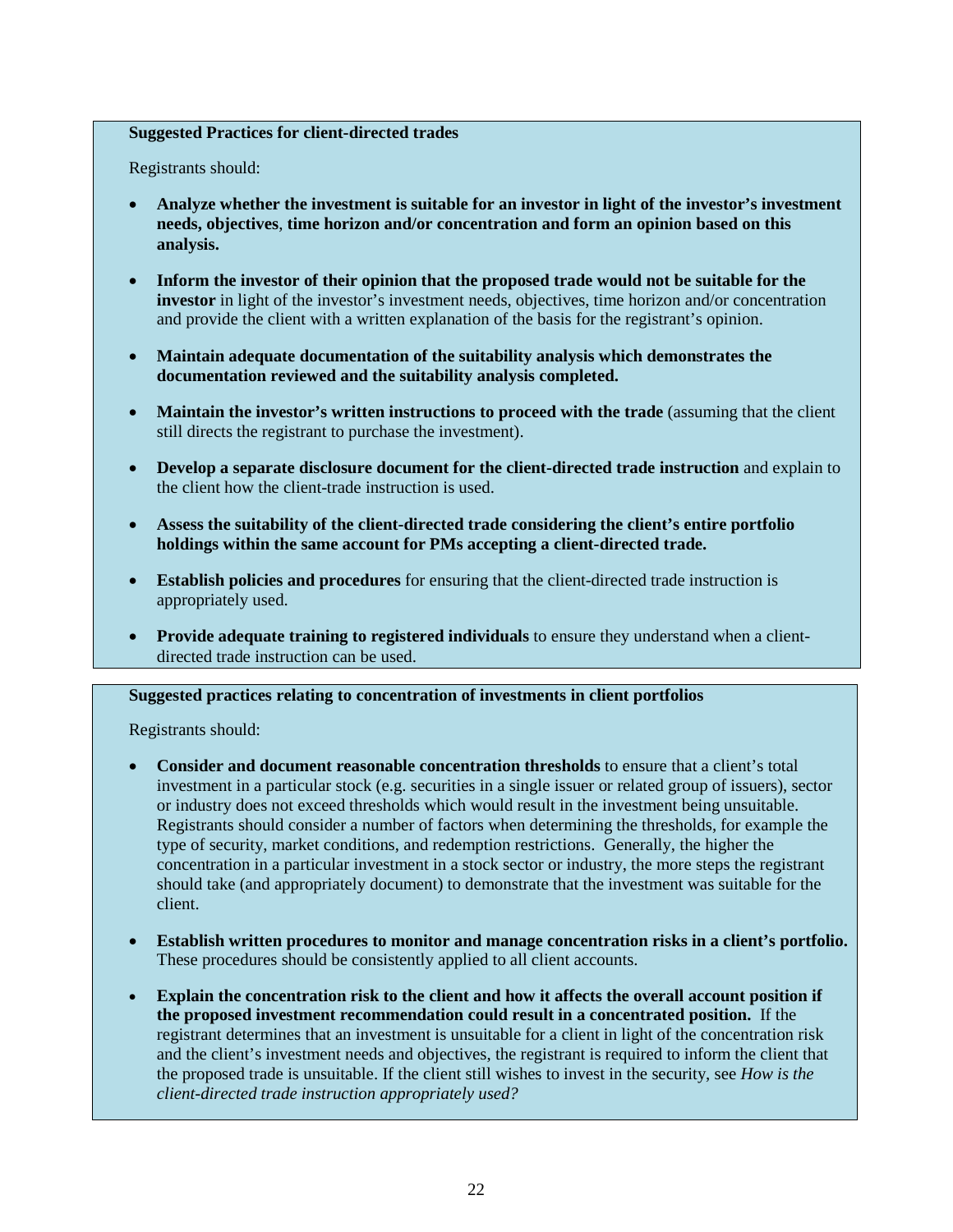#### **Unacceptable practices**

#### *Use of client-directed trade instruction*

Registrants should not:

- **Promote a security actively (and thereby recommend the security) and then rely on boiler plate language to claim that the trade was a client-directed trade and was not recommended by the registrant.**
- **Determine that an exempt security is suitable for an investor solely because the investor qualifies for the prospectus exemption.**
- **"Hide" or "bury" the client-directed trade instruction in the KYC form or other client documentation.**

#### *Suitability and concentration of investments*

Registrants should not:

- **Fail to consider diversification as an important factor in their suitability determination.**
- **Fail to have adequate procedures in place to monitor the concentration level of a client's investments or evaluate whether the portfolios are appropriately diversified in light of client's KYC information.**

## **Questions**

If you have questions regarding this Notice, please refer them to any of the following:

Carlin Fung Senior Accountant Ontario Securities Commission 416-593-8226 cfung@osc.gov.on.ca

Paul Hayward Senior Legal Counsel Ontario Securities Commission 416-593-3657 phayward@osc.gov.on.ca

Allison Guy Regulator Analyst Alberta Securities Commission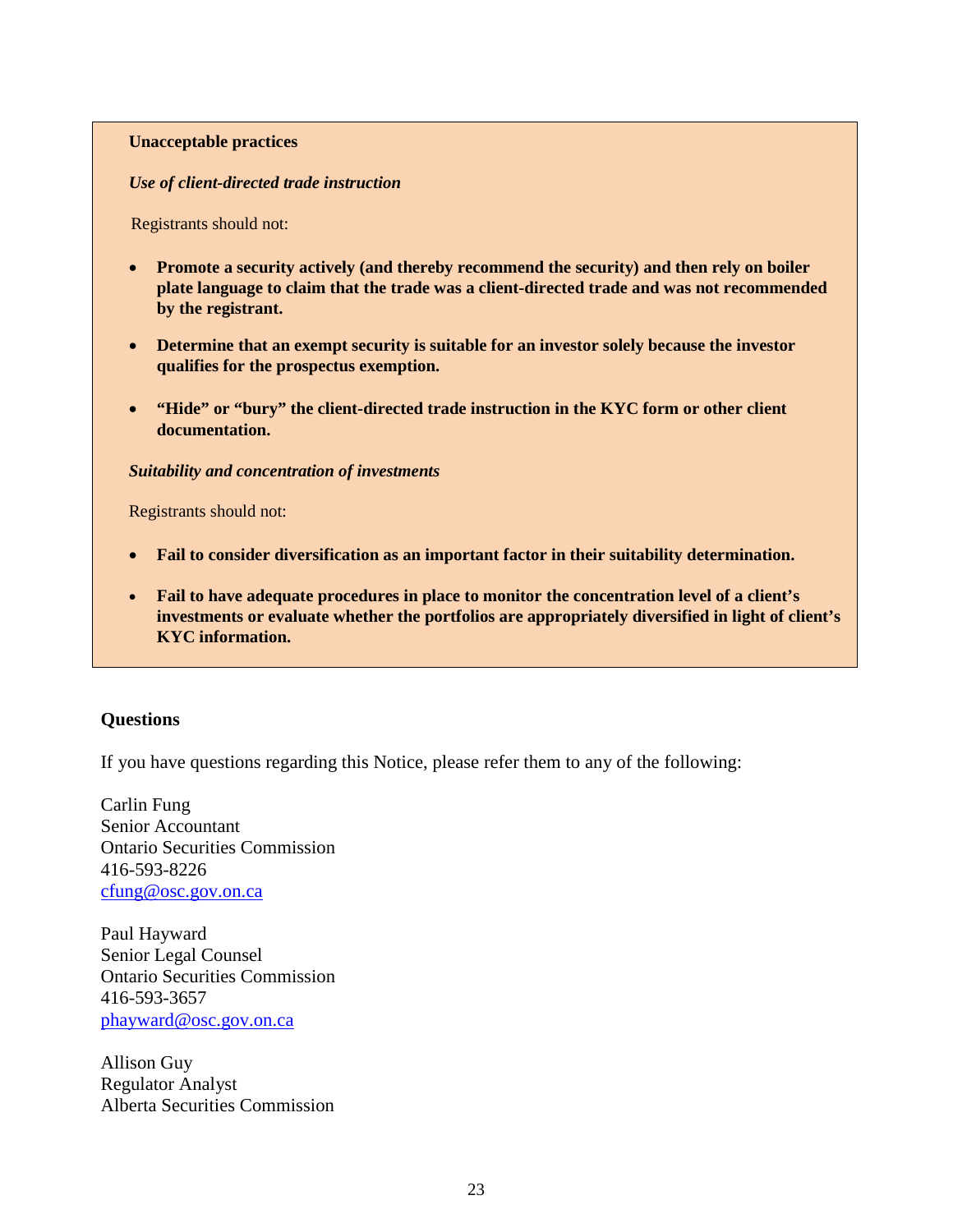403-297-3302 [allison.guy@asc.ca](mailto:allison.guy@asc.ca)

Eric Jacob Director, Inspection Services Autorité des marchés financiers 514-395-0337, ext. 4741 Eric.jacob@lautorite.qc.ca

Janice Leung Manager, Adviser/IFM Compliance British Columbia Securities Commission 604-899-6752 jleung@bcsc.bc.ca

Paula White Manager Compliance and Oversight The Manitoba Securities Commission 204- 945-5195 paula.white@gov.mb.ca

Craig Whalen Manager of Licensing, Registration and Compliance Office of the Superintendent of Securities Government of Newfoundland and Labrador 709-729-5661 cwhalen@gov.nl.ca

Mark McElman Compliance Officer/Inspecteur Financial and Consumer Services Commission (NB) 506-658-3116 Mark.McElman@fcnb.ca

Chris Pottie Manager Compliance Policy and Market Regulation Branch Nova Scotia Securities Commission 902-424-5393 pottiec@gov.ns.ca

Steven D. Dowling General Counsel Office of the Superintendent of Securities, P.E.I. 902-368-4551 sddowling@gov.pe.ca

Liz Kutarna